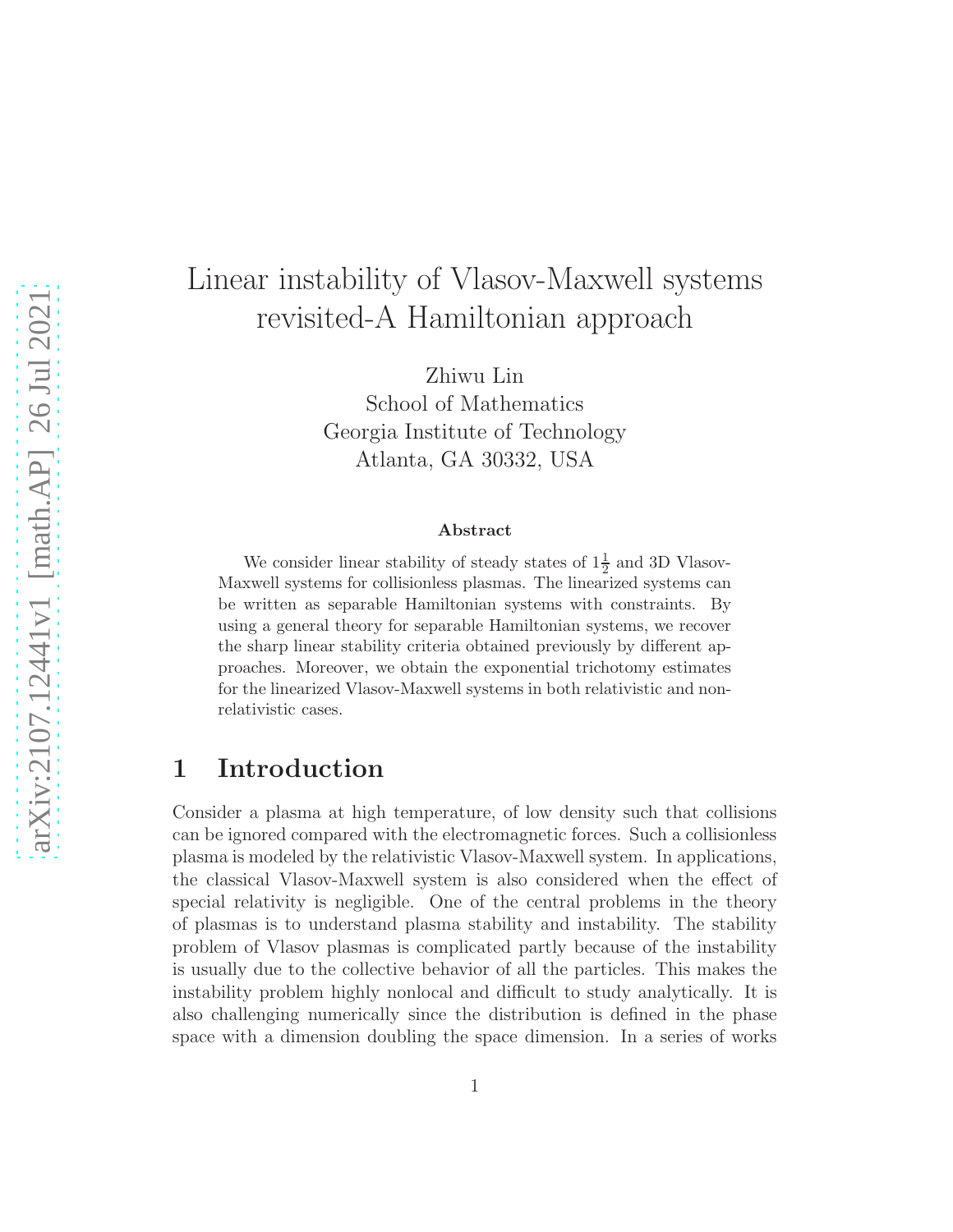$([10] [12] [11])$  $([10] [12] [11])$  $([10] [12] [11])$  $([10] [12] [11])$  $([10] [12] [11])$ , a sharp stability criterion was obtained for certain equilibria of  $1\frac{1}{2}$ D Vlasov-Maxwell system and 3D relativistic Vlasov-Maxwell system with cylindrical symmetry. More specifically, when the steady distribution function has a monotonic dependence on the particle energy, the number of unstable modes of linearized RVM systems is shown to be equal to  $n^-(\mathcal{L}^0)$ , the number of negative eigenvalues of a self-adjoint operator  $\mathcal{L}^0$  (see [\(3.21\)](#page-9-0) and  $(4.19)$ ) acting on functions depending only on space variables. In these works, the existence of unstable eigenfunctions was shown by introducing a family of non-local self-adjoint operators  $A^{\lambda}$  for electromagnetic potentials, where the positive parameter  $\lambda$  is the possible unstable eigenvalue. Then an instability criteria was obtained by using a continuity argument to exploit the gap of numbers of negative eigenvalues of  $\mathcal{A}^{\lambda}$  when  $\lambda \to \infty$  and  $\lambda \to 0+$ . The proof was particularly involved for the 3D Vlasov-Maxwell systems ([\[12\]](#page-22-1)) since the self-adjoint formulation of  $\mathcal{A}^{\lambda}$  relied on a careful choice of the gauge condition of the electromagnetic potentials. Moreover, the operator  $\mathcal{A}^{\lambda}$  in 3D has an infinite number of negative eigenvalues and a truncation of  $\mathcal{A}^{\lambda}$  has to be introduced in order to use the continuity argument. The linear stability criterion  $\mathcal{L}^0 \geq 0$  was proved by studying the invariant functionals of the linearized Vlasov-Maxwell systems.

In this paper, we study the linearized Vlasov-Maxwell systems by using a framework of separable Hamiltonian systems, which was recently developed in [\[9\]](#page-22-3) when studying the stability of nonrotating stars. Consider a linear Hamiltonian PDEs of the separable form

<span id="page-1-0"></span>
$$
\partial_t \begin{pmatrix} u \\ v \end{pmatrix} = \begin{pmatrix} 0 & B \\ -B' & 0 \end{pmatrix} \begin{pmatrix} L & 0 \\ 0 & A \end{pmatrix} \begin{pmatrix} u \\ v \end{pmatrix} = \mathbf{J} \mathbf{L} \begin{pmatrix} u \\ v \end{pmatrix}, \quad (1.1)
$$

where  $u \in X$ ,  $v \in Y$  and X, Y are real Hilbert spaces. The triple  $(L, A, B)$ is assumed to satisfy assumptions  $(G1)-(G3)$  in Section [2,](#page-3-0) which roughly speaking require that  $B: Y^* \supset D(B) \to X$  is a densely defined closed operator,  $L: X \to X^*$  is bounded and self-dual with finitely many nonpositive modes, and  $A: Y \to Y^*$  is bounded, self-dual and positive. Then the num-ber of unstable modes of [\(1.1\)](#page-1-0) is shown to be equal to  $n^{-}\left(L|_{\overline{R(B)}}\right)$ , which is the number of negative directions of the quadratic form  $\langle L \cdot, \cdot \rangle$  restricted to the subspace  $R(B) \subset X$ . Moreover, exponential trichotomy estimates are obtained for the solution group  $e^{tJL}$ . See Theorem [2.1](#page-4-0) for the detailed statements. By using a parity splitting of the distribution function, we are able to rewrite the linearized  $1\frac{1}{2}$ D and 3D Vlasov-Maxwell systems in the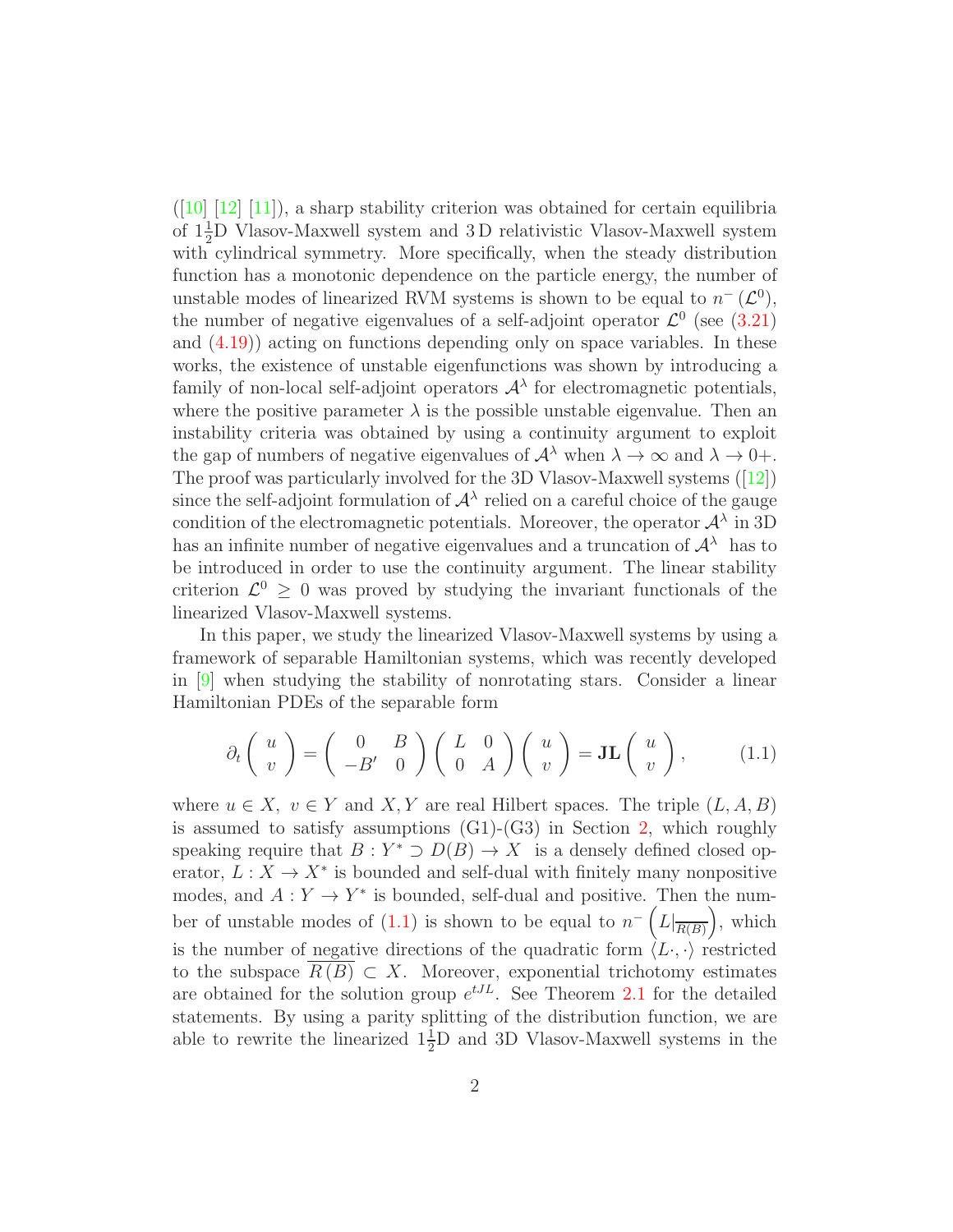separable Hamiltonian forms  $(1.1)$  with the constraint of the Poisson equa-tion for the electric fields ([\(3.10\)](#page-6-0) for  $1\frac{1}{2}$ D and [\(4.3\)](#page-14-0) for 3D). The assumption (G1-3) can be verified in an energy space X and the number  $n^{-}\left(L|_{\overline{R(B)}}\right)$ is shown to be exactly equal to  $n^{-}(\mathcal{L}^{0})$ . Then by Theorem [2.1,](#page-4-0) we recover the stability criterion obtained in  $[10]$  and  $[12]$ . Moreover, we also obtain the exponential trichotomy estimates for the linearized Vlasov-Maxwell systems. These estimates will be useful for proving nonlinear instability or constructing invariant (stable, unstable and center) manifolds near an unstable steady state. The exponential trichotomy for the linearized relativistic  $1\frac{1}{2}D$  Vlasov-Maxwell system can be shown  $(12 \ 5)$  by using the compact perturbation (A-smoothing) theory of semigroups, where the separation of characteristics of the relativistic Vlasov equation and Maxwell system played a crucial role in the proof. Such a separation is possible since the particle velocity in the relativistic case is always less than the speed of light which is the propagation speed of the Maxwell systems. However, for the nonrelativistic Vlasov-Maxwell system such a separation of characteristics is no longer true since the particle might travel faster than the speed of light, and as a consequence the same arguments fail. By using the separable Hamiltonian structures, the exponential trichotomy is obtained for both relativistic and nonrelativistic Vlasov-Maxwell system. Moreover, we get more precise growth estimates (i.e. at most quadratic growth) on the center space. In particular, there is Liapunov stability on the center space when  $\mathcal{L}^0$  has no kernel.

We make some comments to compare the Hamiltonian approach and the previous approach. In [\[10\]](#page-22-0) [\[12\]](#page-22-1), the instability and stability criteria were obtained in very different ways. In the Hamiltonian approach, both stability and instability information are obtained from the computation of  $n^{-}\left(L|_{\overline{R(B)}}\right)$ . Another difference lies in the treatment of the Poisson constraint. In the Hamiltonian approach, the Poisson constraint is only imposed on the initial data and it does not appear in the Hamiltonian formulation [\(1.1\)](#page-1-0). Moreover, since the constraint is automatically satisfied on the eigenspaces of nonzero eigenvalues, it does not affect the counting of unstable modes. Thus, we can leave out the Poisson constraint until stating the exponential trichotomy estimates for data satisfying this constraint. We refer to Remark [3.1](#page-12-0) for more details. In [\[10\]](#page-22-0) [\[12\]](#page-22-1), the Poisson equation is needed to formulate a family of self-adjoint operators  $A^{\lambda}$  on electromagnetic potentials for the eigenvalue problem. But it requires some careful choice of the gauge condition to make the Poisson equation to be compatible with the current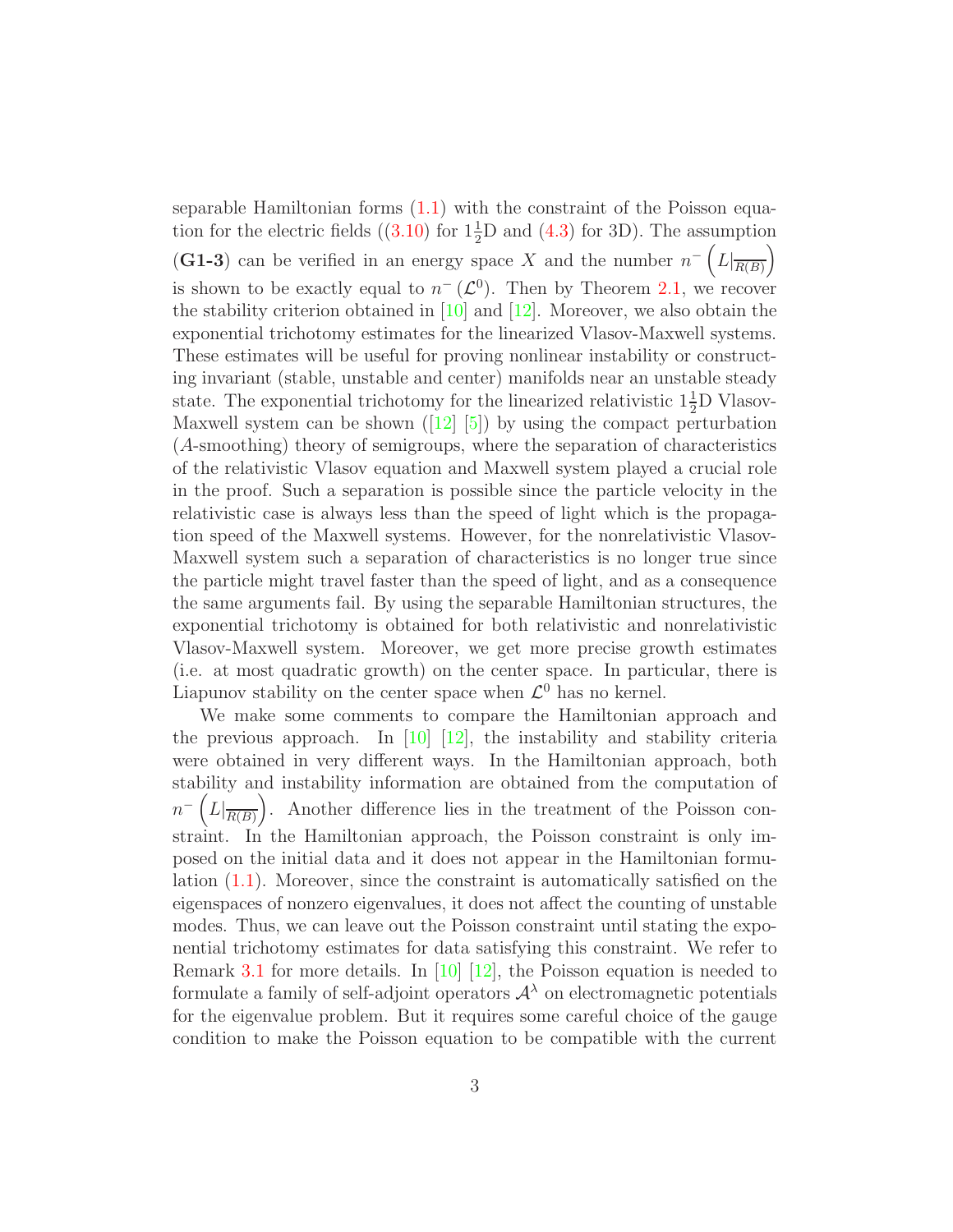equation ([\(3.7\)](#page-6-1) in  $1\frac{1}{2}D$  and [\(4.1\)](#page-14-1) in 3D). The approach of ([\[10\]](#page-22-0) [\[12\]](#page-22-1)) had been extended to Vlasov-Maxwell systems in a bounded domain ([\[13\]](#page-22-4) [\[14\]](#page-22-5)  $(15)$ . It might still be possible to use the Hamiltonian formulation for models with boundary conditions. The current Hamiltonian approach requires the monotone dependence of steady distribution function on the particle energy. On the other hand, the approach of  $(10|12)$  can be used to obtain sufficient instability conditions for non-monotonic steady distribution function. See  $\begin{bmatrix} 7 \\ 6 \end{bmatrix}$  for the Vlasov-Poisson models, and  $\begin{bmatrix} 12 \\ 26 \end{bmatrix}$ , Section 9  $\begin{bmatrix} 4 \\ 1 \end{bmatrix}$   $\begin{bmatrix} 1 \\ 2 \end{bmatrix}$ for the Vlasov-Maxwell models. It would be very interesting to explore the Hamiltonian formulations for the non-monotonic cases.

This paper is organized as follows. In Section 2, we state the results of separable Hamiltonian systems to be used in later sections. In Sections 3, we study the  $1\frac{1}{2}$ D Vlasov-Maxwell system. In Sections 4, we study the 3D relativistic Vlasov-Maxwell system with cylindrical symmetry.

### <span id="page-3-0"></span>2 Separable Linear Hamiltonian PDEs

We briefly describe the results in [\[9\]](#page-22-3) about general separable Hamiltonian PDEs  $(1.1)$ . The triple  $(L, A, B)$  is assumed to satisfy assumptions:

- (G1) The operator  $B: Y^* \supset D(B) \to X$  and its dual operator  $B': X^* \supset$  $D(B') \to Y$  are densely defined and closed (and thus  $B'' = B$ ).
- (G2) The operator  $A: Y \to Y^*$  is bounded and self-dual (i.e.  $A' = A$  and thus  $\langle Au, v \rangle$  is a bounded symmetric bilinear form on Y). Moreover, there exist  $\delta > 0$  such that

$$
\langle Au, u \rangle \ge \delta \|u\|_Y^2, \ \forall u \in Y.
$$

(G3) The operator  $L: X \to X^*$  is bounded and self-dual (i.e.  $L' = L$  *etc.*) and there exists a decomposition of  $X$  into the direct sum of three closed subspaces

 $X = X_-\oplus \ker L \oplus X_+$ , dim ker  $L < \infty$ ,  $n^-(L) \triangleq \dim X_- < \infty$  (2.1)

satisfying

(G3.a)  $\langle Lu, u \rangle < 0$  for all  $u \in X_{-}\backslash\{0\};$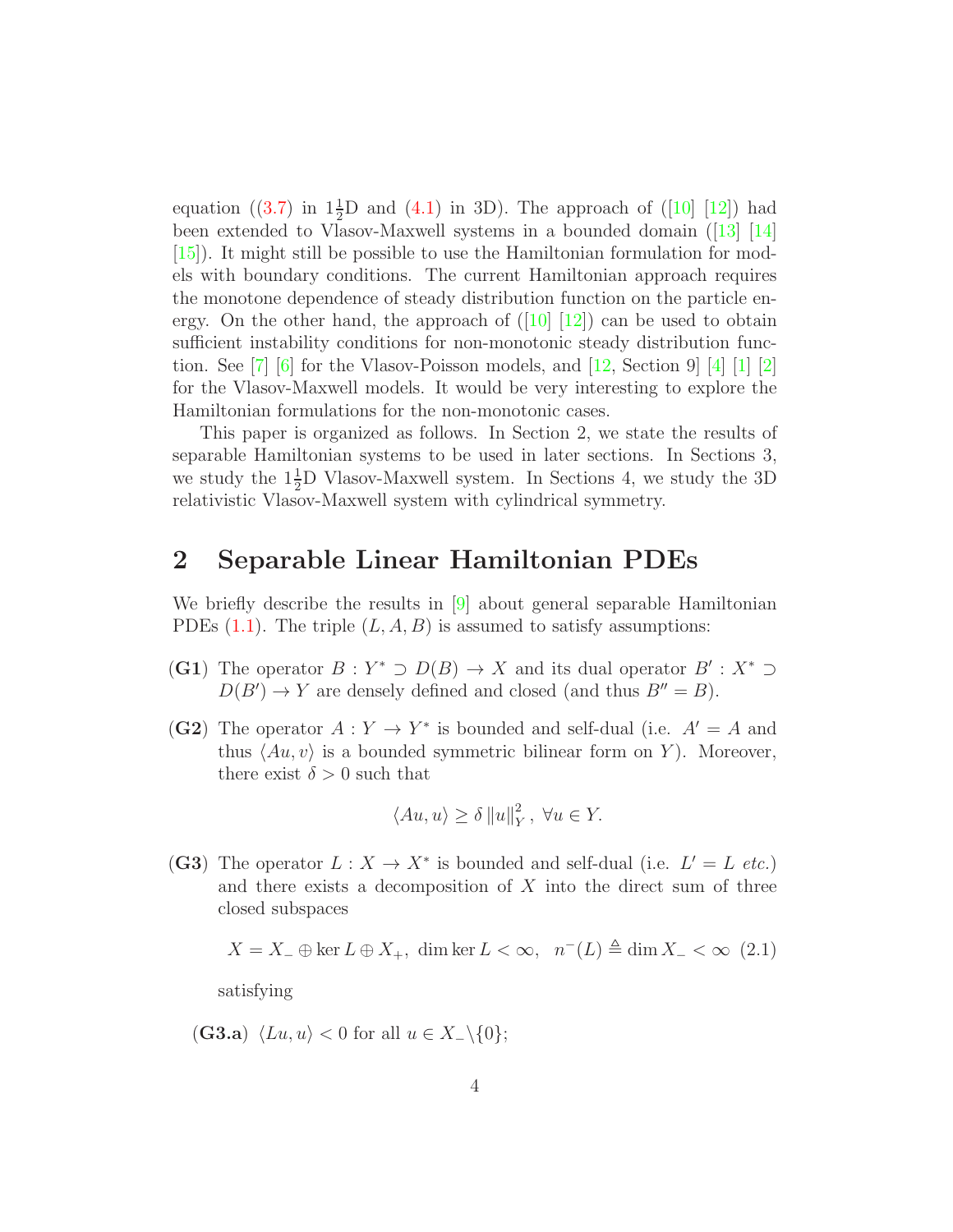(G3.b) there exists  $\delta > 0$  such that

$$
\langle Lu, u \rangle \ge \delta ||u||^2
$$
, for any  $u \in X_+$ .

We note that the assumptions dim ker  $L < \infty$  and  $A > 0$  can be relaxed (see  $[9]$ ). But these simplified assumptions are enough for the applications to Vlasov-Maxwell systems studied in this paper.

<span id="page-4-0"></span>**Theorem 2.1** *[\[9\]](#page-22-3)Assume (G1-3) for (1.1). The operator* **JL** *generates* a  $C^0$  group  $e^{tJL}$  of bounded linear operators on  $X = X \times Y$  and there exists a *decomposition*

$$
\mathbf{X} = E^u \oplus E^c \oplus E^s,
$$

*of closed subspaces* Eu,s,c *with the following properties:*

*i*)  $E^c, E^u, E^s$  are invariant under  $e^{tJL}$ .

*ii*)  $E^u(E^s)$  only consists of eigenvectors corresponding to negative (posi*tive) eigenvalues of* JL *and*

<span id="page-4-3"></span><span id="page-4-1"></span>
$$
\dim E^u = \dim E^s = n^{-} \left( L|_{\overline{R(B)}} \right),\tag{2.2}
$$

where  $n^{-}\left(L|_{\overline{R(B)}}\right)$  denotes the number of negative modes of  $\langle L \cdot, \cdot \rangle|_{\overline{R(B)}}$ . If  $n^{-}\left(L|_{\overline{R(B)}}\right) > 0$ , then there exists  $M > 0$  such that

$$
\left|e^{tJ\mathbf{L}}|_{E^s}\right| \le Me^{-\lambda_u t}, \ t \ge 0; \quad \left|e^{tJ\mathbf{L}}|_{E^u}\right| \le Me^{\lambda_u t}, \ t \le 0,\tag{2.3}
$$

*where*  $\lambda_u = \min\{\lambda \mid \lambda \in \sigma(\mathbf{JL}|_{E^u})\} > 0$ .

*iii)* The quadratic form  $\langle L \cdot, \cdot \rangle$  vanishes on  $E^{u,s}$ , *i.e.*  $\langle Lu, u \rangle = 0$  *for all*  $u \in E^{u,s}$ , but is non-degenerate on  $E^u \oplus E^s$ , and

$$
E^{c} = \{ \mathbf{u} \in \mathbf{X} \mid \langle \mathbf{L}\mathbf{u}, \mathbf{v} \rangle = 0, \ \forall \ \mathbf{v} \in E^{s} \oplus E^{u} \}.
$$
 (2.4)

*There exists* M > 0 *such that*

<span id="page-4-2"></span>
$$
|e^{tJ\mathbf{L}}|_{E^c}| \le M(1+t^2), \text{ for all } t \in \mathbf{R}.\tag{2.5}
$$

*iv)* Suppose  $\langle L \cdot, \cdot \rangle$  *is non-degenerate on*  $\overline{R(B)}$ *, then*  $|e^{tJL}|_{E^c}| \leq M$  for some  $M > 0$ . Namely, there is Lyapunov stability on the center space  $E^c$ .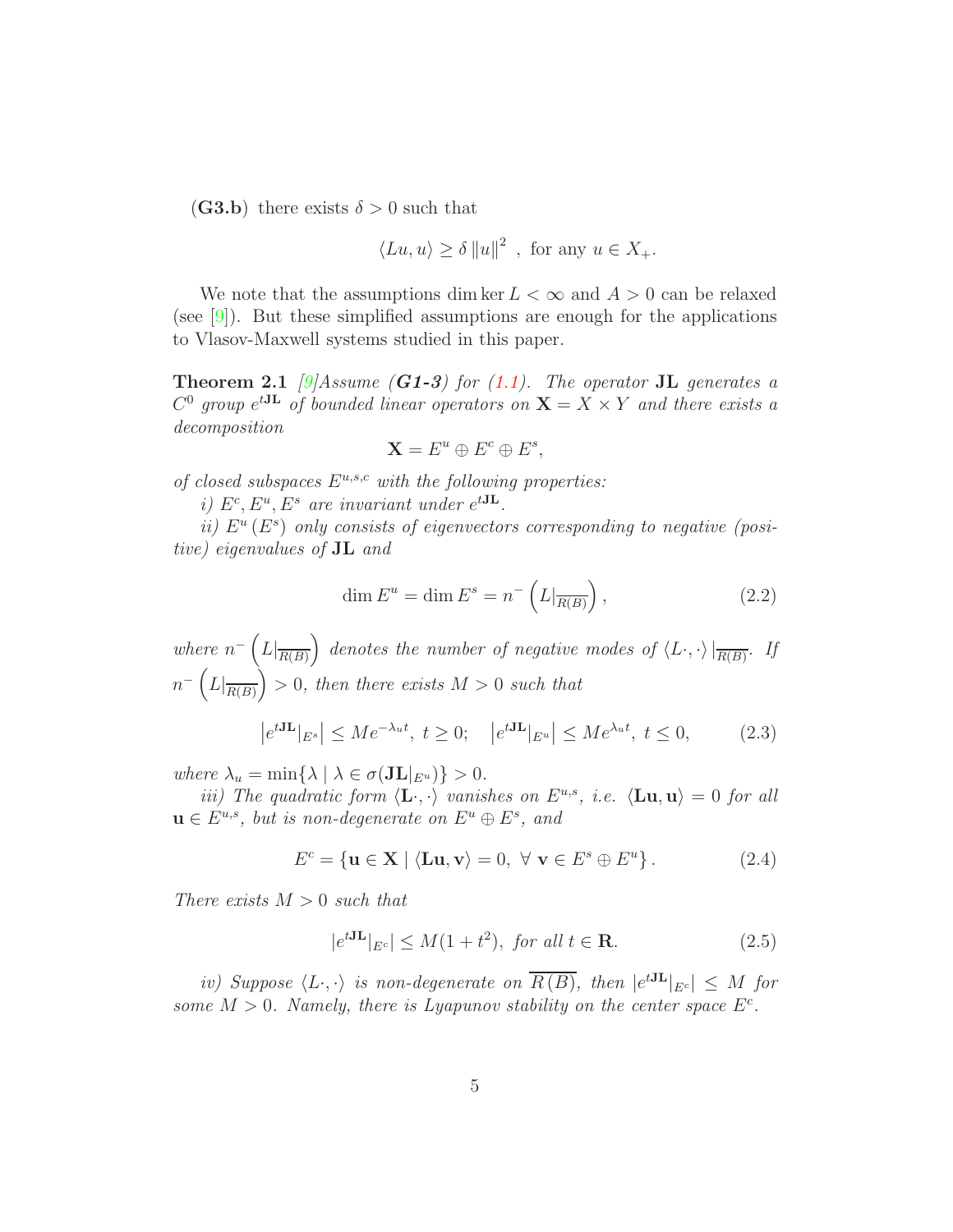Remark 2.1 *Above theorem shows that the solutions of [\(1.1\)](#page-1-0) are spectrally stable (i.e. nonexistence of exponentially growing solution) if and only if*  $L|_{\overline{R(B)}} \geq 0$ *. Moreover,*  $n^{-}\left(L|_{\overline{R(B)}}\right)$  gives the number of unstable modes when  $L|_{\overline{R(B)}}$  has a negative direction. The exponential trichotomy estimates [\(2.3\)](#page-4-1)<sup>-</sup> *[\(2.5\)](#page-4-2) are important in the study of nonlinear dynamics near an unstable steady state, such as the proof of nonlinear instability or the construction of invariant (stable, unstable and center) manifolds. If the spaces*  $E^{u,s}$  *have higher regularity, then the exponential trichotomy can be lifted to more regular spaces. We refer to Theorem 2.2 in [\[8\]](#page-22-8) for more precise statements.*

### 3 1.5 D Vlasov-Maxwell systems

In this section, we consider the stability of a class of equilibria of  $1\frac{1}{2}D$  Vlasov-Maxwell systems by using the framework of separable Hamiltonian systems. We largely follow the notations in  $([10])$  $([10])$  $([10])$ . Here, we consider the classical (i.e. nonrelativistic) Vlasov-Maxwell system, while in  $(|10|)$  the relativistic Vlasov-Maxwell system was studied. The stability criteria obtained in both cases are very similar.

The  $1\frac{1}{2}$ D Vlasov Maxwell system for electrons with a constant ion background  $n_0$  is

$$
\partial_t f + v_1 \partial_x f - (E_1 + v_2 B) \partial_{v_1} f - (E_2 - v_1 B) \partial_{v_2} f = 0
$$

$$
\partial_t E_1 = -j_1 = \int v_1 f \, dv, \ \partial_t B = -\partial_x E_2
$$

$$
\partial_t E_2 + \partial_x B = -j_2 = \int v_2 f \, dv
$$

with the constraint

$$
\partial_x E_1 = n_0 - \int f \, dv.
$$

We consider steady solutions of above system that are periodic in the variable x with a given period P. Consider the P-periodic equilibrium  $f^0 = \mu(e, p)$ ,  $E_1^0 = -\partial_x \phi^0, E_2^0 = 0, B^0 = \partial_x \psi^0$ , where the electromagnetic potentials  $(\phi^0, \psi^0)$  satisfy the ODE system

$$
\partial_x^2 \phi^0 = n_0 - \int \mu(e, p) dv, \quad \partial_x^2 \psi^0 = \int v_2 \mu(e, p) dv
$$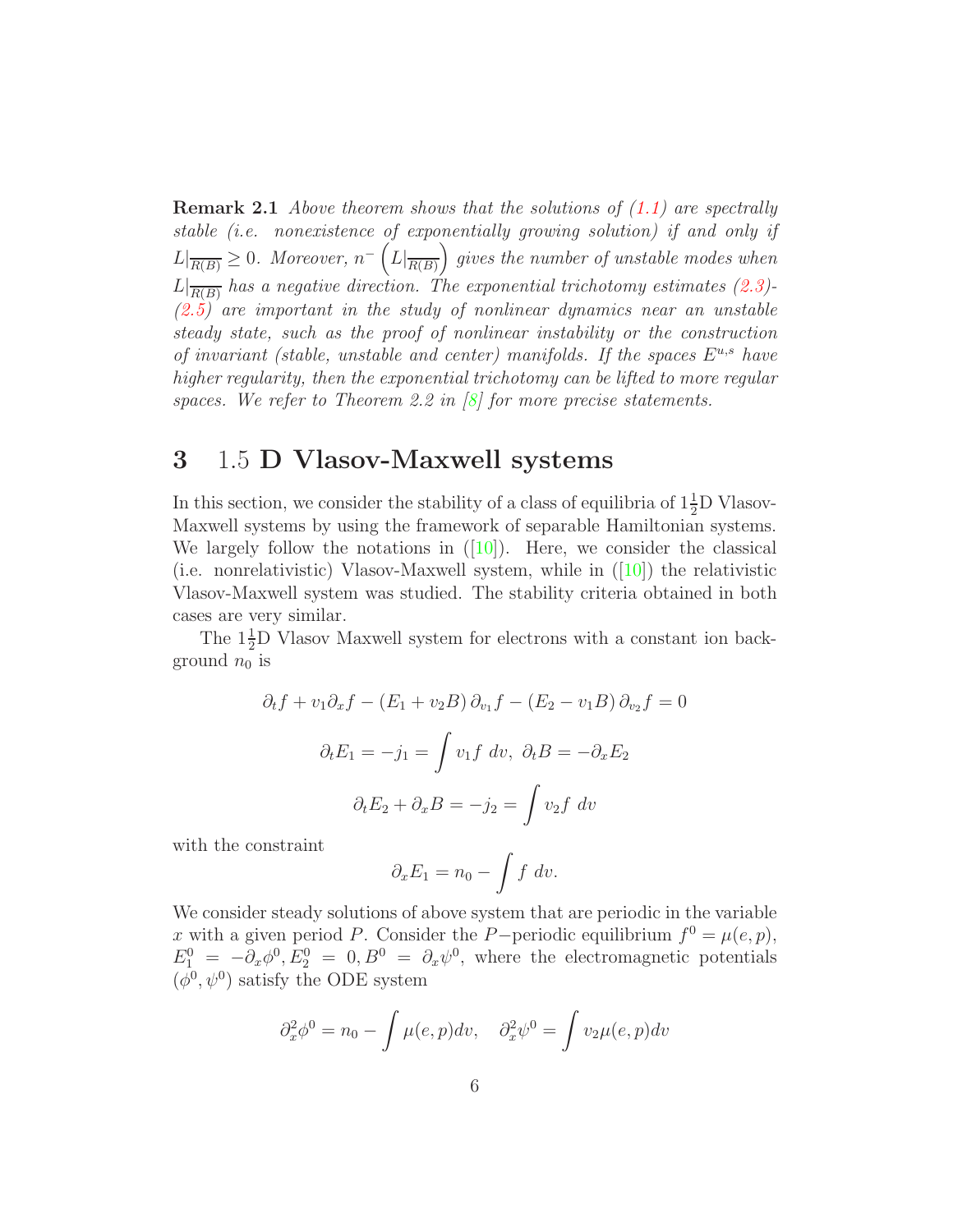with the electron energy and the "angular momentum" defined by

$$
e = \frac{1}{2} |v|^2 - \phi^0(x), \quad p = v_2 - \psi^0(x). \tag{3.2}
$$

We assume

<span id="page-6-4"></span>
$$
\mu \ge 0, \quad \mu \in C^1, \quad \mu_e \equiv \frac{\partial \mu}{\partial e} < 0 \tag{3.3}
$$

and, in order for  $\int (|\mu_e| + |\mu_p|) dv$  to be finite,

$$
(|\mu_e| + |\mu_p|) (e, p) \le c(1 + |e|)^{-\frac{\alpha}{2}} \text{ for some } \alpha > 2.
$$
 (3.4)

The linearized Vlasov equation is

<span id="page-6-3"></span>
$$
(\partial_t + D)f = \mu_e v_1 E_1 - \mu_p v_1 B + (\mu_e v_2 + \mu_p) E_2,
$$
\n(3.5)

where  $D$  is the transport operator associated with the steady fields, that is,

$$
D = v_1 \partial_x - \left(E_1^0 + v_2 B^0\right) \partial_{v_1} + v_1 B^0 \partial_{v_2}
$$
  
=  $v_1 \partial_x + \partial_x \phi^0 \partial_{v_1} + \partial_x \psi^0 \left(v_1 \partial_{v_2} - v_2 \partial_{v_1}\right).$  (3.6)

The linearized Maxwell equations become

<span id="page-6-1"></span>
$$
\partial_t E_1 = \int v_1 f dv,\tag{3.7}
$$

$$
\partial_t E_2 + \partial_x B = \int v_2 f dv, \qquad (3.8)
$$

$$
\partial_t B + \partial_x E_2 = 0. \tag{3.9}
$$

<span id="page-6-2"></span>with the constraint

<span id="page-6-0"></span>
$$
\partial_x E_1 = -\int f dv. \tag{3.10}
$$

We consider the initial data satisfying the constraint  $\int B(0, x) dx = 0$ . Then by [\(3.9\)](#page-6-2),  $\int B(t, x) dx = 0$  for all  $t \in \mathbb{R}$ . Let  $\psi(t, x)$  be the magnetic potential function satisfying

<span id="page-6-5"></span>
$$
\psi_x = B, \quad \int_0^P \psi(t, x) \, dx = -\int_0^t \int_0^P E_2(s, x) \, dx \, dt. \tag{3.11}
$$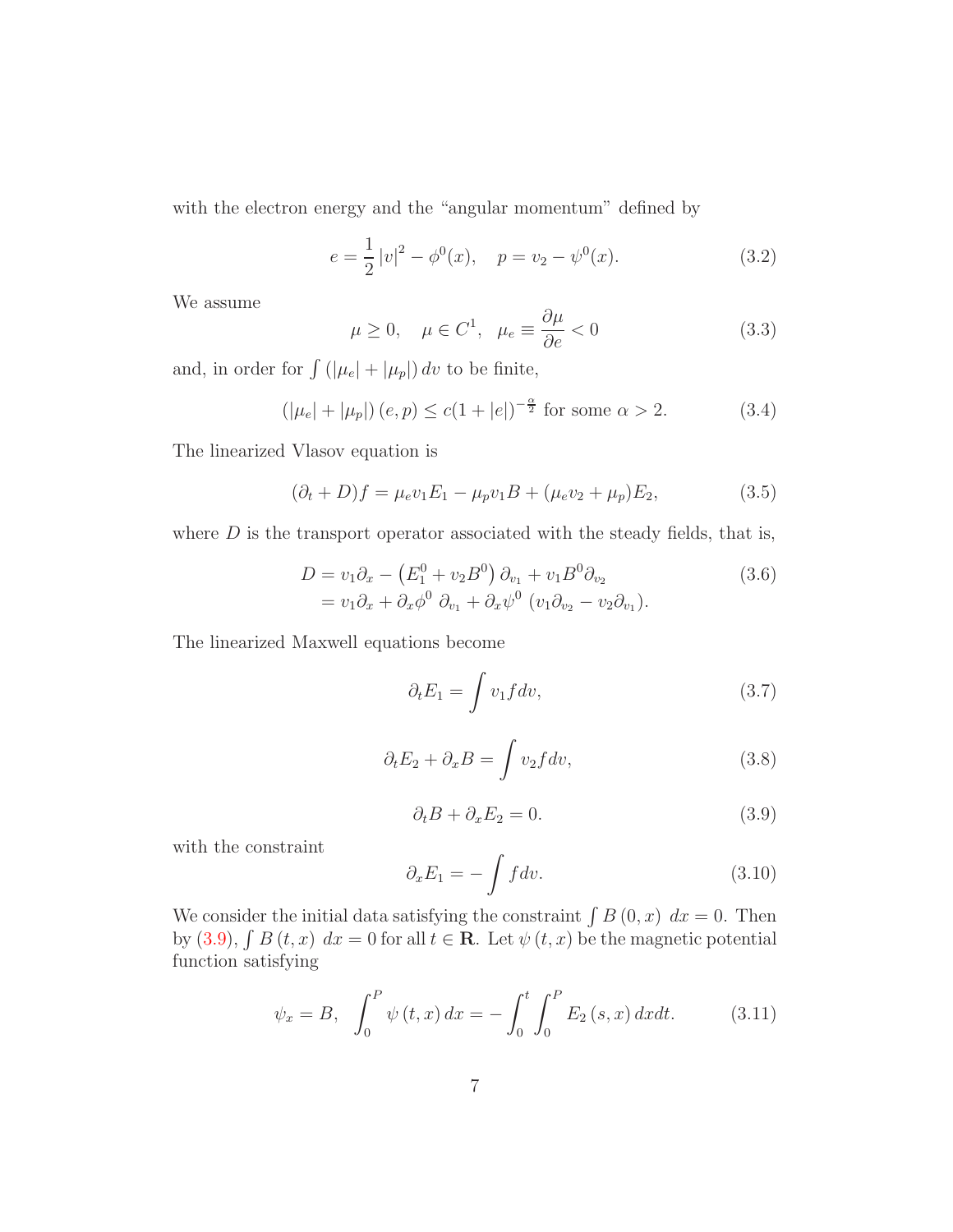Then by [\(3.9\)](#page-6-2),  $\psi_t = -E_2$ . Below, we write the linearized equations [\(3.5\)](#page-6-3) and  $(3.7)-(3.9)$  $(3.7)-(3.9)$  $(3.7)-(3.9)$  as a separable Hamiltonian system  $(1.1)$ . We split f into its even and odd parts in the variable  $v_1$ :

$$
f = f_{ev} + f_{od}
$$
, where  $f_{ev}(x, v_1, v_2) = \frac{1}{2} \{f(x, v_1, v_2) + f(x, -v_1, v_2)\}.$ 

and define  $g_{ev} = f_{ev} + \mu_p \psi$ . The operator D takes even functions into odd ones, and vice versa. So from  $(3.5)$ , we have

$$
\partial_t f_{od} = -Df_{ev} + (E_1 + v_2 B)\partial_{v_1} f^0 - v_1 B \partial_{v_2} f^0
$$
\n
$$
= -Df_{ev} + \mu_e v_1 E_1 - \mu_p v_1 \partial_x \psi = -Dg_{ev} + \mu_e v_1 E_1,
$$
\n(3.12)

and

<span id="page-7-3"></span>
$$
\partial_t f_{ev} + D f_{od} = E_2 \partial_{v_2} f^0 = \mu_e v_2 E_2 - \mu_p \partial_t \psi,
$$

which yields

<span id="page-7-0"></span>
$$
\partial_t g_{ev} = -Df_{od} + \mu_e v_2 E_2. \tag{3.13}
$$

The Maxwell equations  $(3.7)-(3.9)$  $(3.7)-(3.9)$  become

$$
\partial_t E_1 = \int v_1 f_{od} dv,\tag{3.14}
$$

$$
\partial_t E_2 = -\partial_{xx}\psi - \int \mu_p v_2 \psi + \int v_2 g_{ev} dv,\tag{3.15}
$$

<span id="page-7-2"></span>
$$
\partial_t \psi = -E_2. \tag{3.16}
$$

<span id="page-7-1"></span>Define

$$
X_{od} = \left\{ f \in L^2_{\frac{1}{|\mu e|}} \mid f(x, -v_1, v_2) = -f(x, v_1, v_2) \right\}
$$

and

$$
X_{ev} = \left\{ f \in L^2_{\frac{1}{|\mu_e|}} \mid f(x, -v_1, v_2) = f(x, v_1, v_2) \right\}.
$$

Let  $L_P^2$ ,  $H_P^1$  be the x-periodic functions in  $L^2$  and  $H^1$ , and define  $X =$  $X_{ev} \times L_P^2 \times H_P^1$ . Define the operators  $L: X \to X^*$  by

$$
L\begin{pmatrix} g_{ev} \\ E_1 \\ \psi \end{pmatrix} = \begin{pmatrix} -\frac{1}{\mu_e} & 0 & 0 \\ 0 & I & 0 \\ 0 & 0 & L_0 \end{pmatrix} \begin{pmatrix} g_{ev} \\ E_1 \\ \psi \end{pmatrix}, \qquad (3.17)
$$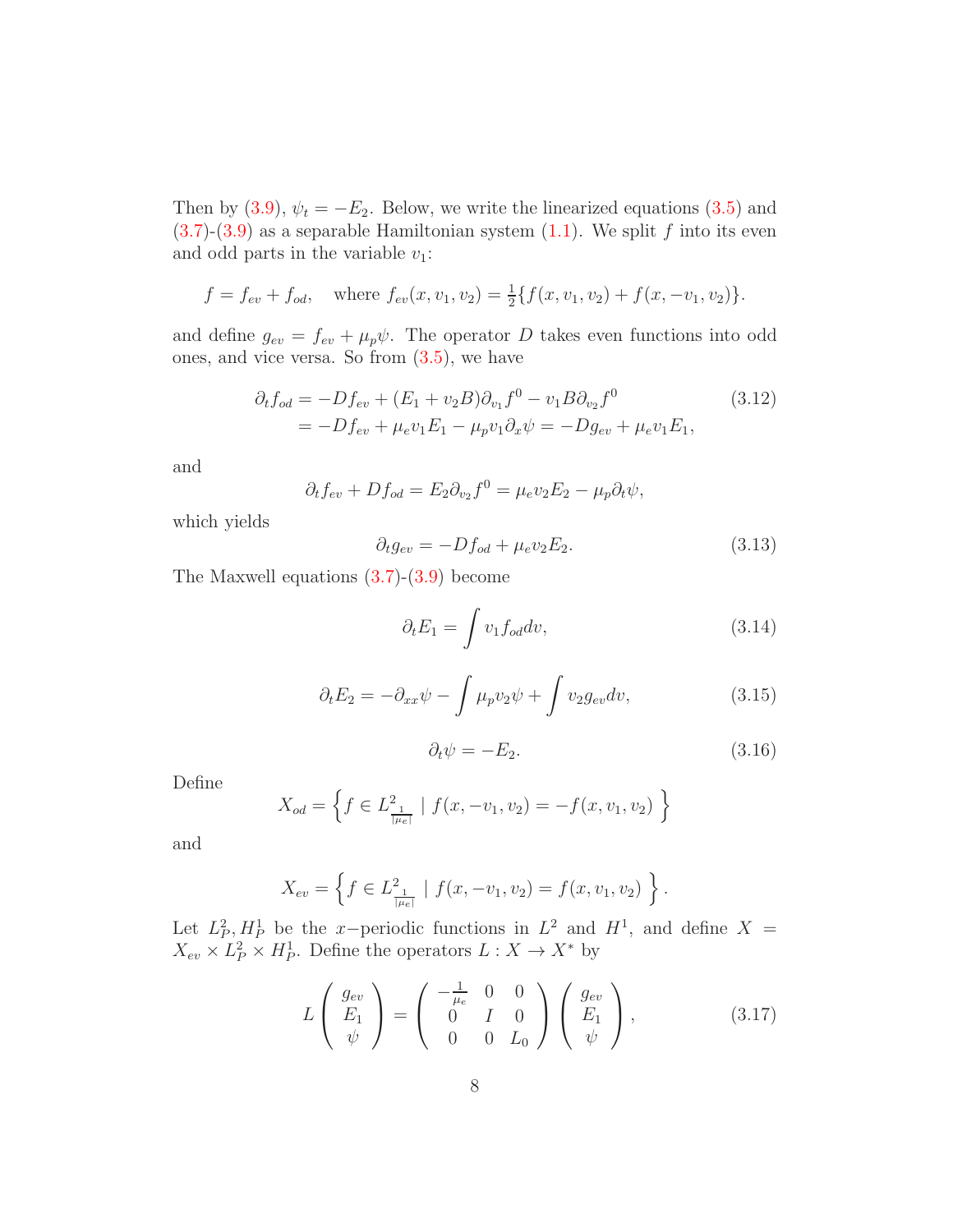where  $L_0 = -\frac{d^2}{dx^2} - \int \mu_p v_2 dv$ . Let  $Y = X_{od} \times L_P^2$  and define the operator  $A: Y \to Y^*$  by

<span id="page-8-0"></span>
$$
A = \begin{pmatrix} -\frac{1}{\mu_e} & 0\\ 0 & I \end{pmatrix}.
$$
 (3.18)

Note that  $A: Y \to Y^*$  is an isometry. Define  $B: Y^* \supset D(B) \to X$  by

$$
B = \begin{pmatrix} \mu_e D & \mu_e v_2 \\ -\int \mu_e v_1 \cdot dv & 0 \\ 0 & -I \end{pmatrix}
$$
 (3.19)

and the corresponding dual operator  $B': X^* \supset D(B') \to Y$  is

$$
B' = \begin{pmatrix} -\mu_e D & -\mu_e v_1 & 0 \\ \int \mu_e v_2 \cdot dv & 0 & -I \end{pmatrix}.
$$

Let

<span id="page-8-1"></span>
$$
u = \begin{pmatrix} g_{ev} \\ E_1 \\ \psi \end{pmatrix} \in X, \quad v = \begin{pmatrix} f_{od} \\ E_2 \end{pmatrix} \in Y.
$$

Then the linearized  $1\frac{1}{2}D$  Vlasov-Maxwell system  $(3.12)-(3.16)$  $(3.12)-(3.16)$  can be written as a separable Hamiltonian form  $(1.1)$  with  $\langle L, A, B \rangle$  defined in  $(3.17)-(3.19)$  $(3.17)-(3.19)$ . Now we check that the triple  $\langle L, A, B \rangle$  satisfies assumptions (G1-3) in Sec-tion [2.](#page-3-0) Assumptions  $(G1-2)$  are obvious. To verify  $(G3)$ , we note that for any  $(g_{ev}, E_1, \psi) \in X$ ,

$$
\left\langle L\begin{pmatrix} g_{ev} \\ E_1 \\ \psi \end{pmatrix}, \begin{pmatrix} g_{ev} \\ E_1 \\ \psi \end{pmatrix} \right\rangle
$$
\n
$$
= \iint \frac{1}{|\mu_e|} |g_{ev}|^2 dv dx + \int |E_1|^2 dx + \int |\psi'|^2 dx - \int \int \mu_p v_2 |\psi|^2 dx dv.
$$
\n(3.20)

Then assumption (G3) follows since the operator  $L_0 = -\frac{d^2}{dx^2} - \int \mu_p v_2 dv$  has finite-dimensional negative and zero eigenspaces. To apply Theorem [2.1](#page-4-0) to study the solutions of  $(3.12)-(3.16)$  $(3.12)-(3.16)$ , we need to compute  $n^{-}\left(L|_{\overline{R(B)}}\right)$ . First, we introduce some notations as in  $([10])$  $([10])$  $([10])$ . Define the following operators,  $\mathcal{A}_1^0, \mathcal{A}_2^0, \mathcal{L}^0$  act from  $H_P^2$  to  $L_P^2$  and  $\mathcal{B}^0, (\mathcal{B}^0)^*$  act from  $L_P^2$  to  $L_P^2$ 

$$
\mathcal{A}_1^0 h = -\partial_x^2 h - \left( \int \mu_e dv \right) h + \int \mu_e \ \mathcal{P} h \ dv,
$$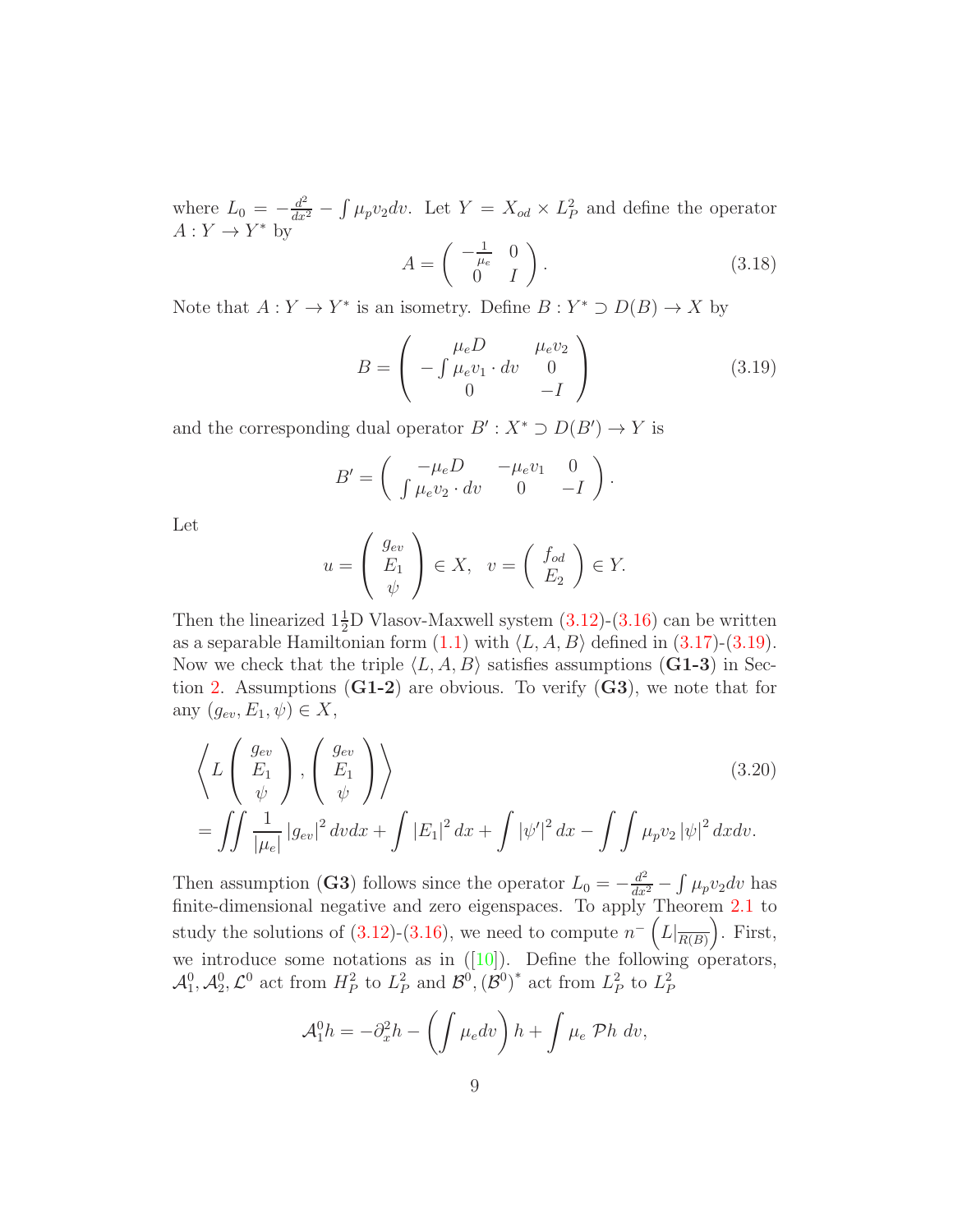$$
\mathcal{A}_2^0 h = -\partial_x^2 h - \left( \int v_2 \mu_p dv \right) h - \int \mu_e v_2 \mathcal{P}(\hat{v}_2 h) dv,
$$
  

$$
\mathcal{B}^0 h = \left( \int \mu_p dv \right) h + \int \mu_e \mathcal{P}(v_2 h) dv
$$
  

$$
= - \int \mu_e (I - \mathcal{P}) (v_2 h) dv,
$$
  

$$
(\mathcal{B}^0)^* h = \left( \int \mu_p dv \right) h + \int v_2 \mu_e \mathcal{P}(h) dv
$$

<span id="page-9-0"></span>and

$$
\mathcal{L}^0 = (\mathcal{B}^0)^* (\mathcal{A}_1^0)^{-1} \mathcal{B}^0 + \mathcal{A}_2^0, \tag{3.21}
$$

<span id="page-9-1"></span>where  $P$  is the projection operator of  $L^2_{\mu_e}$  onto ker D. Then we have

#### Lemma 3.1

$$
n^{-}\left(L|_{\overline{R(B)}}\right)=n^{-}\left(\mathcal{L}^{0}\right), \dim \ker L|_{\overline{R(B)}}=\dim \ker \mathcal{L}^{0}.
$$

**Proof.** First, for any  $0 \neq u = (g_{ev}, E_1, \psi) \in X$  with  $\langle Lu, u \rangle \leq 0$ , it is easy to see from [\(3.20\)](#page-8-1) that  $\psi \neq 0$ . For any  $u = (g_{ev}, E_1, \psi) \in R(B) = R(BA)$ , let  $u = BAv$  where  $v = (f_{od}, E_2) \in Y$ . Then

$$
g_{ev} = -Df_{od} + \mu_e v_2 E_2, \quad E_1 = \int v_1 f_{od} dv, \quad \psi = -E_2.
$$

Thus

$$
\langle Lu, u \rangle = \iint \frac{1}{|\mu_e|} |Df_{od} - \mu_e v_2 E_2|^2 dv dx + \int |\partial_x E_2|^2 dx
$$

$$
+ \iint v_1 f_{od} dv \Big|^2 dx - \iint \mu_p v_2 |E_2|^2 dv dx
$$

$$
:= W(f_{od}, E_2).
$$

It was shown in ([\[10,](#page-22-0) P. 751-752]) that  $W(f_{od}, E_2) \geq (\mathcal{L}^0 E_2, E_2)$ . Therefore,  $\langle Lu, u \rangle \geq (\mathcal{L}^0 \psi, \psi)$  for any  $u \in R(B)$ , and also for any  $u \in \overline{R(B)}$  by the density argument. Thus,  $n^{\leq 0} \left( L \vert_{\overline{R(B)}} \right) \leq n^{\leq 0} \left( L^0 \right)$ , where  $n^{\leq 0} \left( L \vert_{\overline{R(B)}} \right)$  and  $n^{\leq 0}$  ( $\mathcal{L}^0$ ) denote the maximal dimensions of subspaces where the quadratic forms  $\langle L \cdot, \cdot \rangle|_{\overline{R(B)}}$  and  $(\mathcal{L}^0 \cdot, \cdot)$  are nonpositive.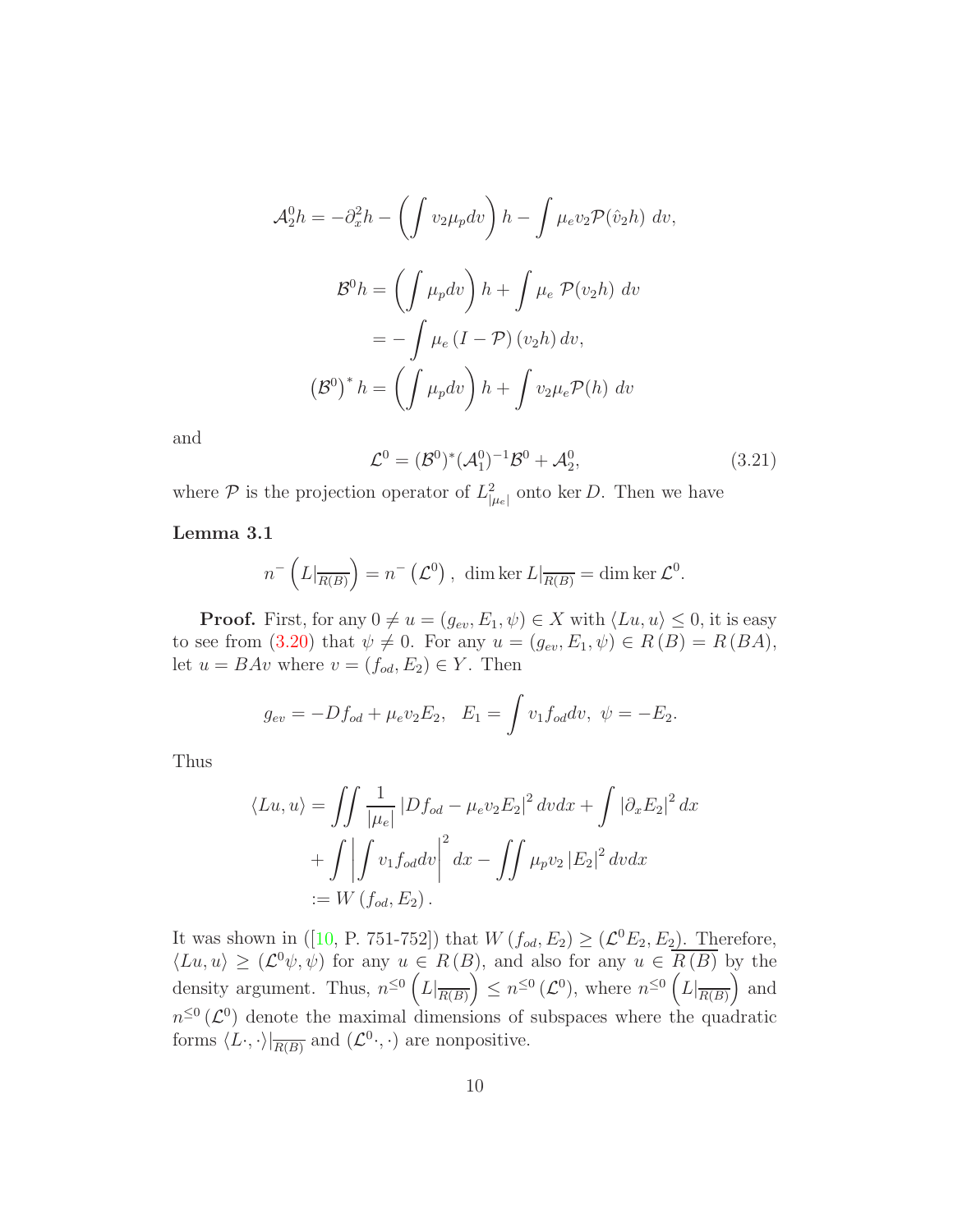Next we show that  $n^{\leq 0} \left( L \big|_{\overline{R(B)}} \right) \geq n^{\leq 0} \left( \mathcal{L}^0 \right)$ , which then implies that  $n^{\leq 0} \left( L \vert_{\overline{R(B)}} \right) = n^{\leq 0} \left( \mathcal{L}^0 \right)$ . For any  $\psi \in H_P^1$ , define  $\phi^\psi = -\left(\mathcal{A}_1^0\right)^{-1}\mathcal{B}^0\psi,\;\; f^\psi = \mu_p\psi - \mu_e\phi^\psi + \mu_e\mathcal{P}(v_2\psi + \phi^\psi)$  $(3.22)$ 

Then by the definition of  $\phi^{\psi}$ 

<span id="page-10-1"></span>
$$
\frac{d^2}{dx^2}\phi^{\psi}(x) = \int f^{\psi}dv.
$$

<span id="page-10-2"></span>Let

$$
E_1^{\psi} = \frac{d}{dx} \phi^{\psi}(x), \quad g_{ev}^{\psi} = -f^{\psi} + \mu_p \psi.
$$
 (3.23)

We show that  $u^{\psi} = (g_{ev}^{\psi}, E_1^{\psi}, \psi) \in \overline{R(B)}$ . Indeed, since  $g_{ev}^{\psi} \in X_{ev}$  and

$$
g_{ev}^{\psi} + \mu_e v_2 \psi = \mu_e \left( I - \mathcal{P} \right) \left( v_2 \psi + \phi^{\psi} \right) \in \overline{R(D)},
$$

there exists a sequence  $\{h_{od}^n\} \in X_{od} \cap Dom(D)$  such that

$$
||-Dh_{od}^n - (g_{ev}^{\psi} + \mu_e v_2 \psi)||_{L^2_{\frac{1}{|\mu_e|}}} \to 0, \text{ when } n \to \infty.
$$

We can choose  $h_{od}^n$  such that

<span id="page-10-0"></span>
$$
\int \int v_1 h_{od}^n dx dv = 0. \tag{3.24}
$$

To show this, we claim that there exists an odd (in  $v_1$ ) function  $\chi \in \text{ker } D$ such that  $\int \int v_1 \chi dx dv \neq 0$ . Therefore, we can adjust  $h_{od}^n$  by  $c\chi$  to ensure [\(3.24\)](#page-10-0). Indeed, a function  $\chi \in \text{ker } D$  if and only if it takes constant values on each particle trajectory  $(X(t), V_1(t), V_1(t))$  in the steady electromagnetic fields

$$
(E_1^0, E_2^0, B^0) = (-\partial_x \phi^0, 0, \partial_x \psi^0),
$$

that is,

$$
\dot{X}(t) = V_1, \ \dot{V}_1 = -\left(E_1^0(X) + V_2B^0(X)\right), \ \dot{V}_2 = V_1B^0(X).
$$

In particular,  $\chi$  can take opposite constants on two untrapped particle trajectories with the same particle energy e and momentum  $p$  (defined in [3.2\)](#page-6-4)) satisfying

$$
e > \max\left[\left(p + \psi^0\right)^2 - \phi^0(x)\right]
$$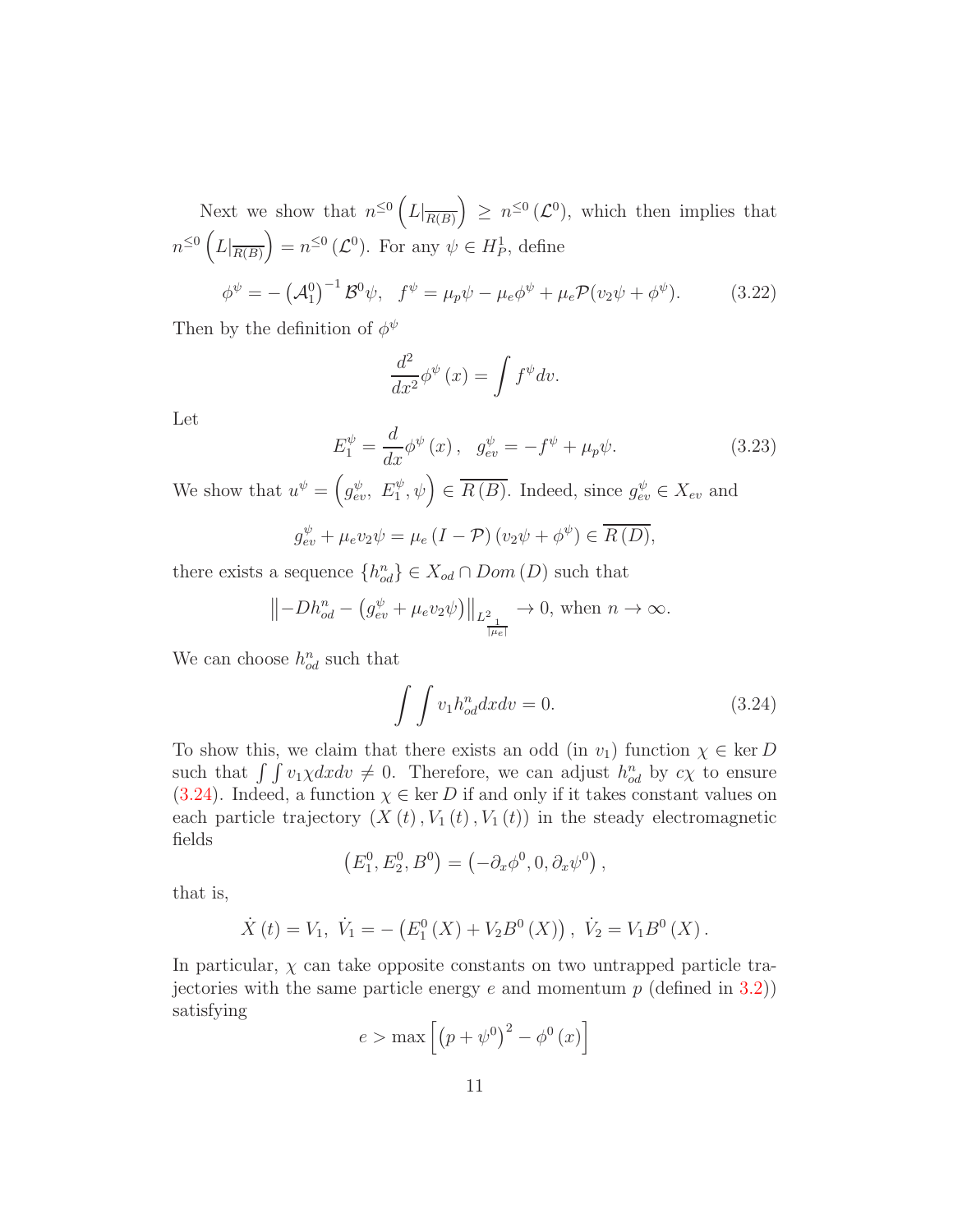but with different sign of  $v_1$ . By choosing  $\chi \in \text{ker } D$  to be zero on the trapped region, take nonnegative values on the untrapped trajectory with positive  $v_1$ and opposite values on the other untrapped trajectory with negative  $v_1$ , we can ensure that  $\int \int \mu_e v_1 \chi \ dx dv < 0$ . We note that this also implies that  $v_1 \notin \overline{R(D)} = (\ker D)^{\perp}.$ 

Let

$$
E_1^n = \int v_1 h_{od}^n dv, \ g_{ev}^n = -Dh_{od}^n - \mu_e v_2 \psi,
$$

then

$$
u_n = (g_{ev}^n, E_1^n, \psi) = BA \begin{pmatrix} h_{od}^n \\ -\psi \end{pmatrix} \in R(B).
$$

Moreover, the property [\(3.24\)](#page-10-0) implies that  $E_1^n = \frac{d}{dx} \phi^n$ , where

$$
\frac{d^2}{dx^2}\phi^n = -\int \left(g_{ev}^n + \mu_e v_2 \psi\right) dv = \frac{d}{dx} \int v_1 h_{od}^n dv.
$$

Since

$$
\frac{d^2}{dx^2}\phi^{\psi} = \int f^{\psi}dv = -\int \left(g_{ev}^{\psi} - \mu_p\psi\right)dv = -\int \left(g_{ev}^{\psi} + \mu_e v_2\psi\right)dv
$$

and  $||g_{ev}^n - g_{ev}^{\psi}||_{L^2_{\frac{1}{||\mu_e||}}}$  $\rightarrow$  0, thus  $\parallel$  $E_1^n - E_1^{\psi}$  $\begin{aligned} \left\| \begin{matrix} \psi \\ 1 \end{matrix} \right\|_{L^2} \to 0 \text{ when } n \to \infty. \text{ This shows} \end{aligned}$ that  $\left\| u^{\psi} - u^{n} \right\|_{X} \to 0$  and  $u^{\psi} \in \overline{R(B)}$ . As shown in the proof of Lemma 2.8 in [\[10\]](#page-22-0), we have .

$$
(\mathcal{L}^0 E_2, E_2) = L(u^{\psi}, u^{\psi})
$$

Thus  $n^{\leq 0}(\mathcal{L}^0) \leq n^{\leq 0}(\mathcal{L}|_{\overline{R(B)}})$  which implies  $n^{\leq 0}(\mathcal{L}^0) = n^{\leq 0}(\mathcal{L}|_{\overline{R(B)}})$ . To show that  $n^{-}\left(L|_{\overline{R(B)}}\right)=n^{-}\left(\mathcal{L}^{0}\right),$  it remains to show that

<span id="page-11-0"></span>
$$
\dim \ker L|_{\overline{R(B)}} = \dim \ker \mathcal{L}^0. \tag{3.25}
$$

We note that  $u \in \ker L|_{\overline{R(B)}}$  is equivalent to  $u = (g_{ev}, E_1, \psi) \in R(B) \cap \mathbb{R}$  $\ker(B'L)$ . So

$$
Dg_{ev} - \mu_e v_1 E_1 = 0 \tag{3.26}
$$

<span id="page-11-1"></span>and

$$
L_0 \psi + \int v_2 g_{ev} dv = 0. \qquad (3.27)
$$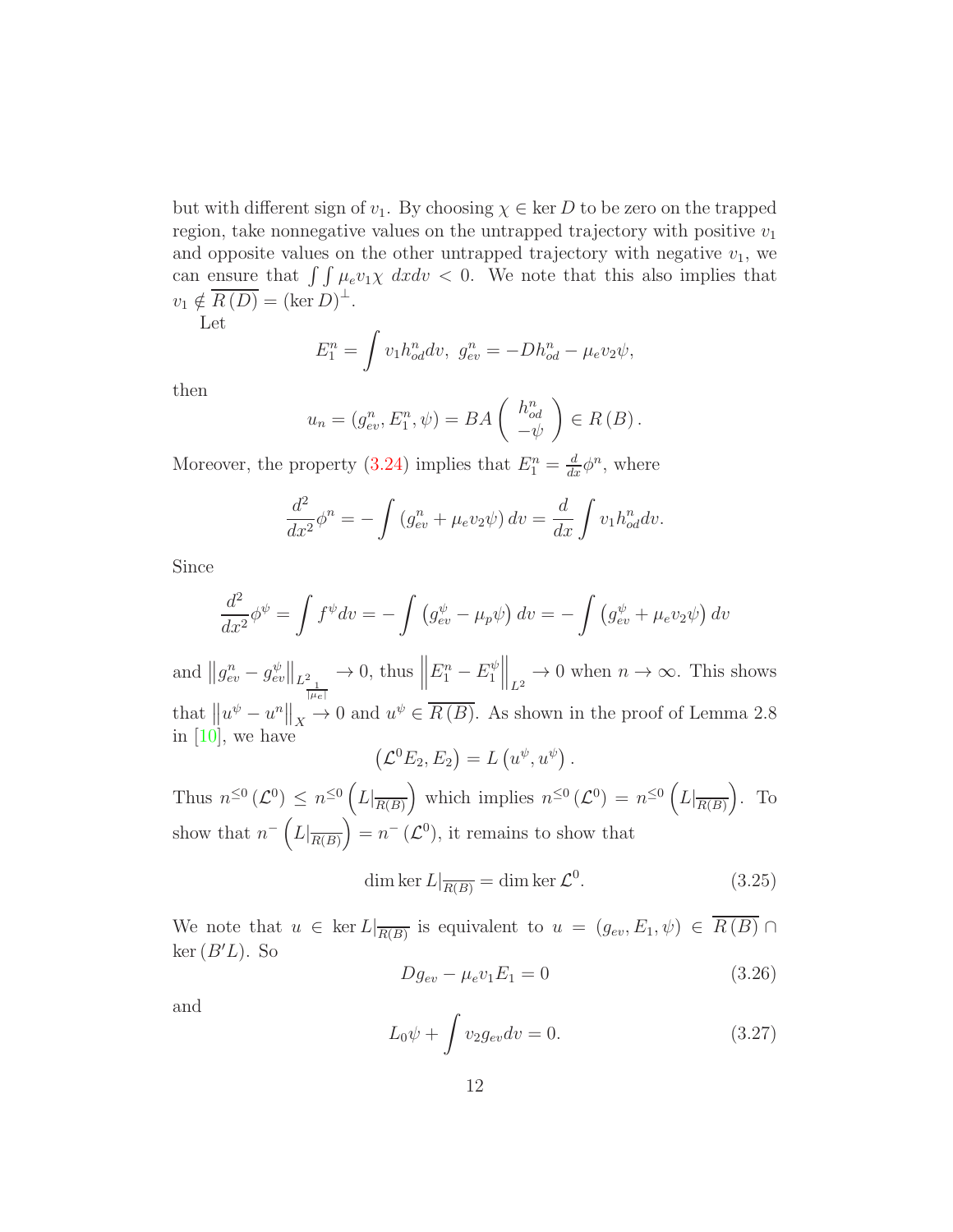Since  $u \in \overline{R(B)}$ , we have

<span id="page-12-1"></span>
$$
\mathcal{P}\left(g_{ev} + \mu_e v_2 \psi\right) = 0,\tag{3.28}
$$

$$
\frac{d}{dx}E_1 = -\int \left(g_{ev} + \mu_e v_2 \psi\right) dv.
$$
\n(3.29)

Let  $\phi$  be such that

<span id="page-12-3"></span><span id="page-12-2"></span>
$$
\phi_{xx} = -\int \left(g_{ev} + \mu_e v_2 \psi\right) dv.
$$
\n(3.30)

Then  $E_1 = \phi_x + k$  where  $k = \frac{1}{k}$  $\frac{1}{P} \int_0^P E_1 dx$ . By [\(3.26\)](#page-11-0), we have  $D (g_{ev} - \mu_e \phi) =$  $k\mu_e v_1$  which implies that  $k = 0$  since  $\mu_e v_1 \notin \overline{R(D)}$ . Thus  $D(g_{ev} - \mu_e \phi) = 0$ , that is,  $(I - \mathcal{P}) (g_{ev} - \mu_e \phi) = 0$ . Combining with [\(3.28\)](#page-12-1), we get

$$
g_{ev} = \mu_e \phi - \mu_e \mathcal{P} (v_2 \psi) - \mu_e \mathcal{P} \phi.
$$
 (3.31)

Plugging above into [\(3.30\)](#page-12-2), we get  $\mathcal{A}_1^0 \phi = \mathcal{B}^0 \psi$  and  $\phi = (\mathcal{A}_1^0)^{-1} \mathcal{B}^0 \psi$ . Then by combining with [\(3.27\)](#page-11-1) and [\(3.31\)](#page-12-3), it yields  $\mathcal{L}^0 \psi = 0$ . On the other hand, if  $\mathcal{L}^0\psi = 0$ , define  $E_1^{\psi}$  and  $g_{ev}^{\psi}$  as in [\(3.22\)](#page-10-1) and [\(3.23\)](#page-10-2). Then  $(g_{ev}^{\psi}, E_1^{\psi}, \psi) \in$  $\overline{R(B)}$ . By reversing the above computation, it can be checked that [\(3.26\)](#page-11-0) and [\(3.27\)](#page-11-1) are satisfied. This shows that  $(g_{ev}^{\psi}, E_1^{\psi}, \psi) \in \text{ker} (L|_{\overline{R(B)}})$ . Thus ker  $(L|_{\overline{R(B)}})$  and ker  $\mathcal{L}^0$  have the same dimension. This finishes the proof of the lemma.

<span id="page-12-4"></span><span id="page-12-0"></span>Remark 3.1 *We make some comments on the constraint [\(3.10\)](#page-6-0) which becomes*

$$
\partial_x E_1 = -\int \left(g_{ev} - \mu_p \psi\right). \tag{3.32}
$$

*This constraint is preserved by the system [\(3.12\)](#page-7-0)-[\(3.16\)](#page-7-1) in the sense that*

$$
\partial_t \left( \partial_x E_1 + \int \left( g_{ev} - \mu_p \psi \right) \right) = 0.
$$

*In particular, this implies that for any nonzero eigenvalue*  $\lambda$  *of* [\(3.12\)](#page-7-0)–[\(3.16\)](#page-7-1). *the constraint [\(3.32\)](#page-12-4) is satisfied on the corresponding eigenspace. Therefore, the same dimension formula [\(2.2\)](#page-4-3) is true under the constraint [\(3.32\)](#page-12-4). The exponential trichotomy estimates [\(2.3\)](#page-4-1)-[\(2.5\)](#page-4-2) remain the same by restricting to initial data satisfying the constraint [\(3.32\)](#page-12-4). The same remark applies to* the constraint  $\int_0^P B(x,t) dx = 0$ .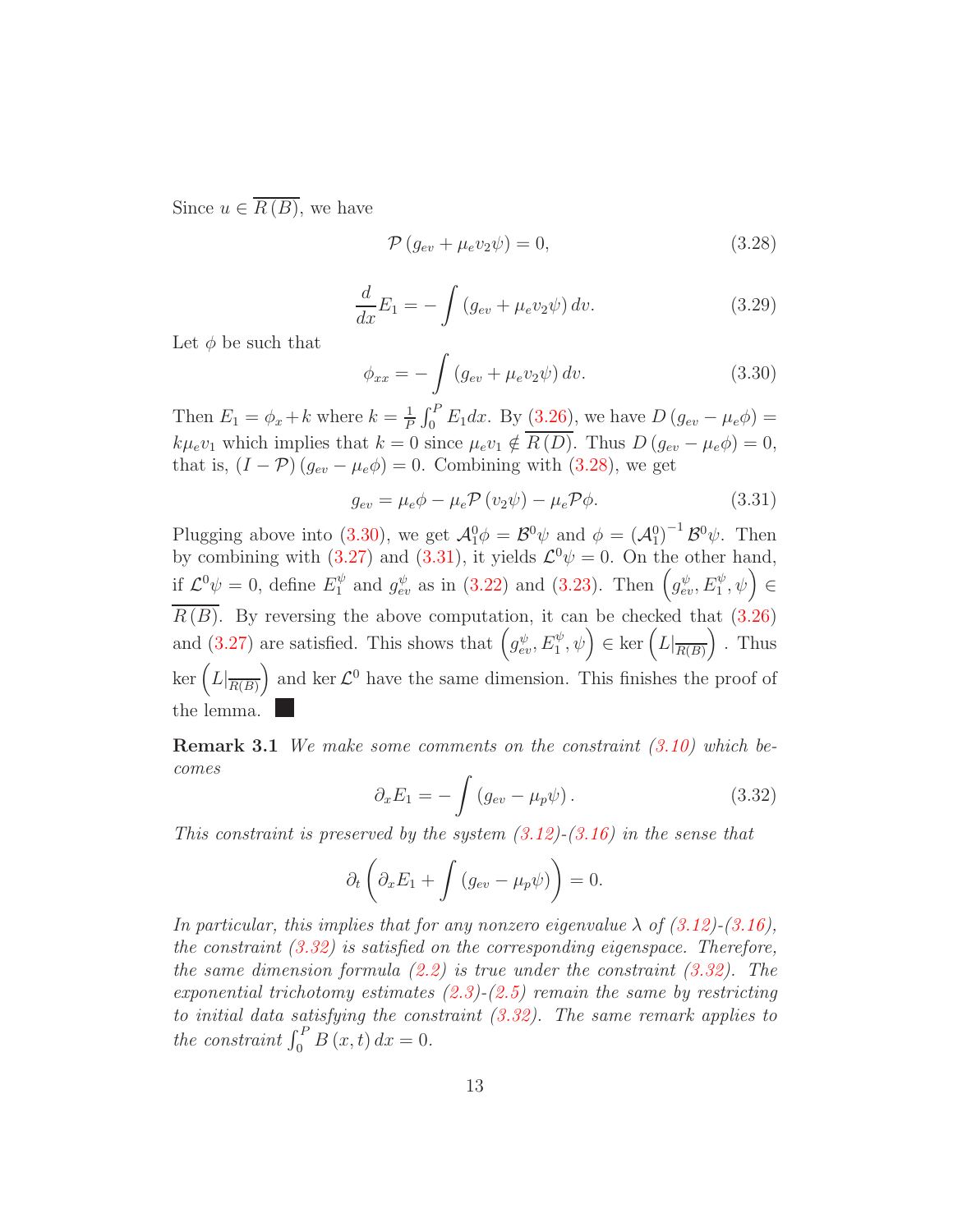We can apply Theorem [2.1](#page-4-0) to the linearized system  $(3.12)-(3.16)$  $(3.12)-(3.16)$  with initial data satisfying the constraints  $\int_0^P B(x,0) dx = 0$  and [\(3.32\)](#page-12-4). To be more convenient for potential applications to nonlinear problems, we state the results without the even and odd splitting of f. Let  $\psi(x,t)$  be the magnetic potential defined in [\(3.11\)](#page-6-5) and define  $g = f + \mu_p \psi$ . Then g satisfies the equation

$$
g_t = -Dg + \mu_e v_1 E_1 + \mu_e v_2 E_2 \tag{3.33}
$$

by  $(3.12)$  and  $(3.13)$ . The Maxwell system becomes

$$
\partial_t E_1 = \int v_1 g \, dv,
$$

$$
\partial_t E_2 = -\partial_{xx} \psi - \int \mu_p v_2 \psi + \int v_2 g dv,
$$

$$
\partial_t \psi = -E_2,
$$

with the constraint

<span id="page-13-0"></span>
$$
\partial_x E_1 = -\int \left(g - \mu_p \psi\right). \tag{3.34}
$$

Theorem 3.1 *Consider the above equivalent linearized Vlasov-Maxwell systems for*  $(g, E_1, E_2, \psi)$  *in the space* 

$$
\mathbf{Z} = L_{\frac{1}{|\mu e|}}^2 \times L_P^2 \times L_P^2 \times H_P^1,
$$

*with initial data satisfying the constraint [\(3.34\)](#page-13-0). Then*

*i) The solution mapping is strongly continuous in the space* Z *and there exists a decomposition*

$$
\mathbf{Z} = E^u \oplus E^c \oplus E^s,
$$

*of closed subspaces*  $E^{u,s,c}$  *with the following properties:* 

*i)*  $E^c, E^u, E^s$  are invariant under the linearized system.

*ii*)  $E^u(E^s)$  only consists of eigenvectors corresponding to negative (posi*tive) eigenvalues of the linearized system and*

$$
\dim E^u = \dim E^s = n^-\left(\mathcal{L}^0\right),
$$

where  $\mathcal{L}^0$  is defined in [\(3.21\)](#page-9-0). In particular,  $\mathcal{L}^0 \geq 0$  implies spectral stability.

*iii) The exponential trichotomy is true in the space* Z *in the sense of*  $(2.3)$ <sup>2</sup> $(2.5)$ *. Moreover, if* ker  $\mathcal{L} = \{0\}$ *, then Liapunov stability is true under the norm*  $\|\|_Z$  *on the center space*  $E^c$ *.*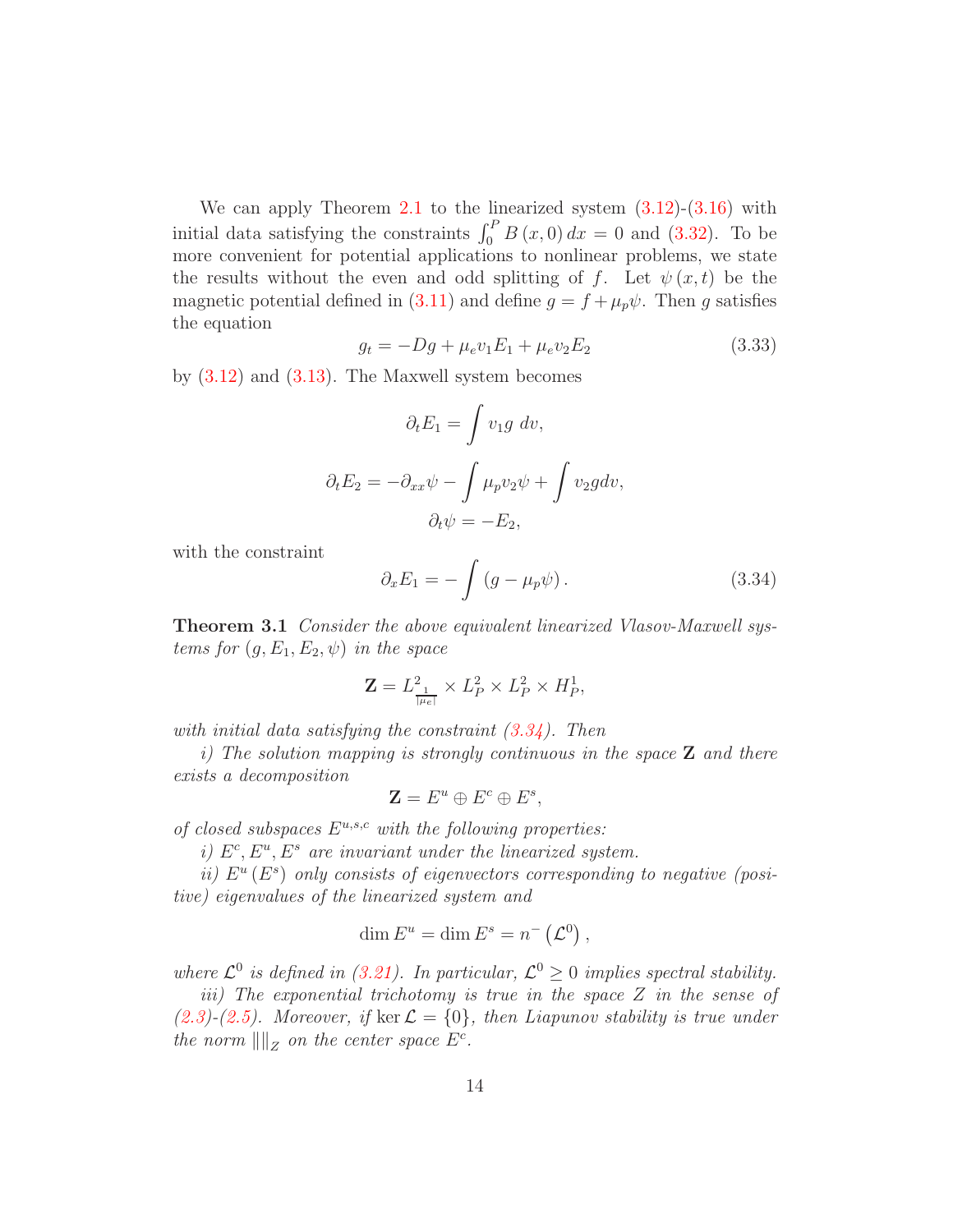By assuming  $\int \frac{|\mu_p|^2}{|\mu_p|}$  $\frac{\mu_{p}}{|\mu_{e}|}dv < \infty$ , above Theorem implies the exponential trichotomy for the linearized VM system  $(3.5)$ ,  $(3.7)-(3.9)$  $(3.7)-(3.9)$  for  $(f, E_1, E_2, B)$  in the norm

$$
||f||_{L^2_{\frac{1}{|\mu_e|}}}+||E_1||_{L^2}+||E_2||_{L^2}+||B||_{L^2}.
$$

# 4 3D Vlasov-Maxwell systems

The case of 3D Vlasov-Maxwell is rather similar to the 1.5D case. So we will be more sketchy and only give details when there are significant differences.

<span id="page-14-1"></span>As in [\[10\]](#page-22-0) and [\[12\]](#page-22-1), we consider the 3D relativistic Vlasov-Maxwell system (RVM) for a non-neutral electron plasma with external fields

$$
\partial_t f + \hat{v} \cdot \nabla_x f - (\mathbf{E} + \mathbf{E}^{ext} + \hat{v} \times (\mathbf{B} + \mathbf{B}^{ext})) \cdot \nabla_v f = 0
$$

$$
\partial_t \mathbf{E} - \nabla \times \mathbf{B} = \int \hat{v} f \, dv = -\mathbf{j} \tag{4.1}
$$

$$
\partial_t \mathbf{B} + \nabla \times \mathbf{E} = 0, \quad \nabla \cdot \mathbf{B} = 0 \tag{4.2}
$$

$$
\nabla \cdot \mathbf{E} = -\int f \, dv = \rho,\tag{4.3}
$$

<span id="page-14-0"></span>where  $x \in \mathbb{R}^3$ ,  $v \in \mathbb{R}^3$ . Denote  $(r, \theta, z)$  to be the cylindrical coordinates. The equilibrium distribution function with cylindrical symmetry is assumed to have the form  $f^0 = \mu(e, p)$ , where

$$
e = \sqrt{1 + |v|^2} - \phi^0(r, z) - \phi^{ext}(r, z),
$$
  

$$
p = r (v_{\theta} - A_{\theta}^0(r, z) - A_{\theta}^{ext}(r, z)),
$$

are particle energy and momentum, and  $(\phi^0(r, z), A_\theta^0(r, z))$  and  $(\phi^{ext}(r, z), A_\theta^{ext}(r, z))$ are self-generated and external electromagnetic potentials. The steady electromagnetic fields are given by

$$
\mathbf{E}^0 = -\partial_r \phi^0 \vec{e}_r - \partial_z \phi^0 \vec{e}_z, \quad \mathbf{B}^0 = -\partial_z A^0_\theta \vec{e}_r + \frac{1}{r} \partial_r (r A^0_\theta) \vec{e}_z.
$$

The steady potentials  $(A_\theta^0, \phi^0)$  satisfy the elliptic system

<span id="page-14-2"></span>
$$
\Delta \phi^0 = \partial_{zz} \phi^0 + \partial_{rr} \phi^0 + \frac{1}{r} \partial_r \phi^0 = \int \mu dv, \qquad (4.4)
$$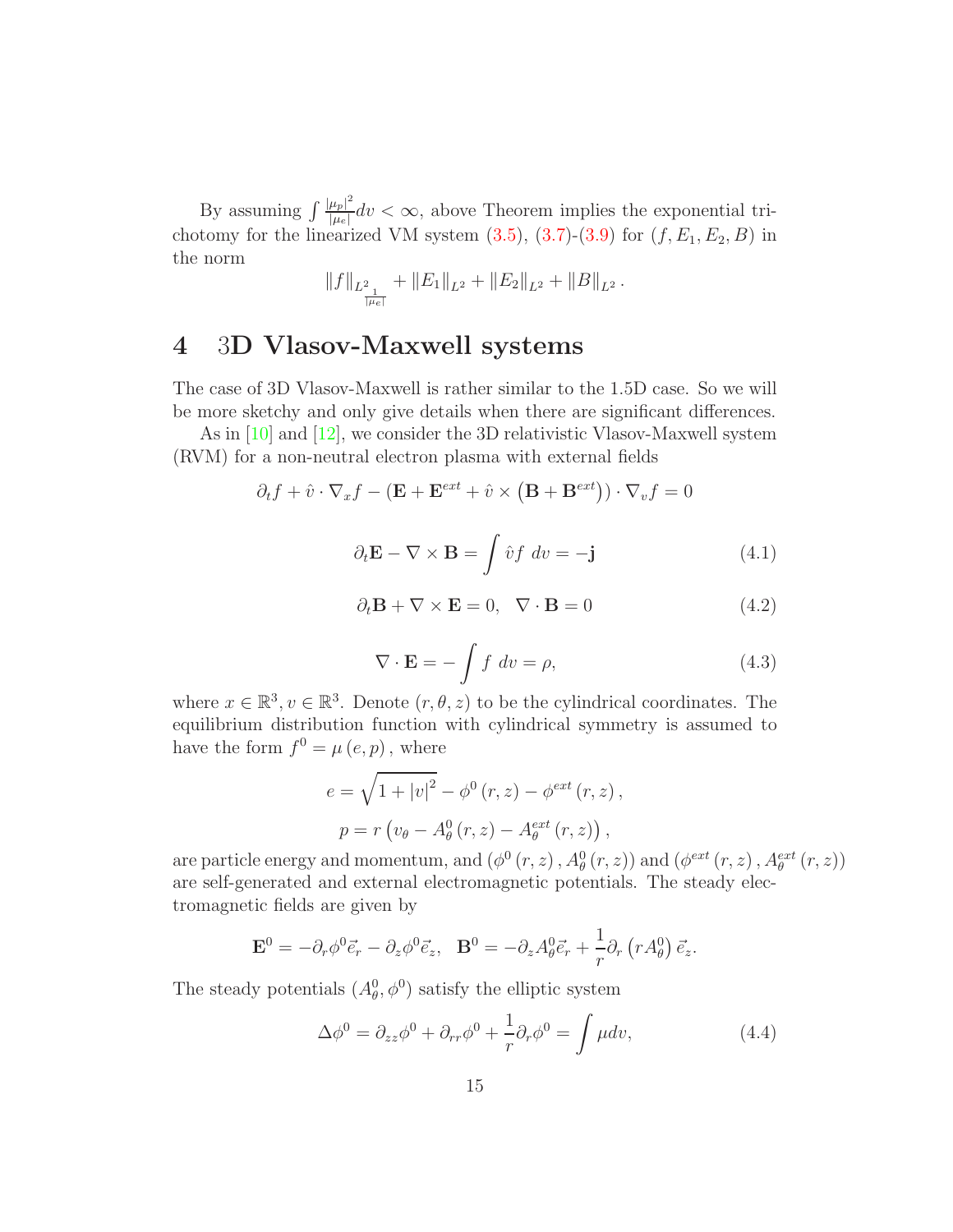<span id="page-15-0"></span>
$$
\left(\Delta - \frac{1}{r^2}\right) A_\theta^0 = \partial_{zz} A_\theta^0 + \partial_{rr} A_\theta^0 + \frac{1}{r} \partial_r A_\theta^0 - \frac{1}{r^2} A_\theta^0 = \int \hat{v}_\theta \mu dv. \tag{4.5}
$$

By choosing  $\phi^{ext}$ ,  $A_{\theta}^{ext}$  and  $\mu$  properly, steady solutions satisfying [\(4.4\)](#page-14-2)-[\(4.5\)](#page-15-0) were constructed in [\[10\]](#page-22-0) with a compact support S for  $f^0$  in the  $(x, v)$  space and  $f^0, E^0, B^0$  to be differentiable in the whole space. We assume that  $\mu_e < 0$ on the support  $\{\mu > 0\}$ . The linearized VM systems are

<span id="page-15-1"></span>
$$
\partial_t f + Df - (\mathbf{E} + \hat{v} \times \mathbf{B}) \cdot \nabla_v f^0 = 0,
$$
\n(4.6)

coupled with the Maxwell systems  $(4.1)-(4.3)$  $(4.1)-(4.3)$ . Here,

$$
D = \hat{v} \cdot \nabla_x - (\mathbf{E}^0 + \mathbf{E}^{ext} + \hat{v} \times (\mathbf{B}^0 + \mathbf{B}^{ext})) \cdot \nabla_v
$$

is the transport operator with the steady electromagnetic fields. We consider axi-symmetric perturbations and decompose such f as  $f = f_{od} + f_{ev}$  where  $f_{od}$  ( $f_{ev}$ ) is odd (even) in  $(v_r, v_z)$ . Then the linearized Vlasov equation [\(4.6\)](#page-15-1) can be written as (see  $[10]$ )

$$
\partial_t f_{od} + D f_{ev} = \mu_e \left( \hat{v}_r E_r + \hat{v}_z E_z \right) - \mu_p r \left( \hat{v}_r B_z - \hat{v}_z B_r \right),\tag{4.7}
$$

<span id="page-15-3"></span>and

<span id="page-15-4"></span><span id="page-15-2"></span>
$$
\partial_t f_{ev} + D f_{od} = \mu_e \hat{v}_\theta E_\theta + \mu_p r E_\theta. \tag{4.8}
$$

Introduce the magnetic potential function  $A_{\theta}$  such that  $B_r = -\partial_z A_{\theta}$ ,  $B_z =$ 1  $\frac{1}{r}\partial_r (rA_\theta)$  and

$$
\partial_t A_\theta = -E_\theta. \tag{4.9}
$$

Define  $g_{ev} = f_{ev} + r\mu_p A_\theta$  and note that  $r(\hat{v}_rB_z - \hat{v}_zB_r) = D(rA_\theta)$ , then we can get from  $(4.7)-(4.8)$  $(4.7)-(4.8)$ 

$$
\partial_t f_{od} = -Dg_{ev} + \mu_e \left( \hat{v}_r E_r + \hat{v}_z E_z \right) \tag{4.10}
$$

$$
\partial_t g_{ev} = -Df_{od} + \mu_e \hat{v}_\theta E_\theta. \tag{4.11}
$$

The Maxwell system  $(4.1)-(4.3)$  $(4.1)-(4.3)$  is reduced to

$$
\partial_t E_r = -\partial_z B_\theta + \int \hat{v}_r f_{od} dv, \ \partial_t E_z = \frac{1}{r} \partial_r (r B_\theta) + \int \hat{v}_z f_{od} dv, \qquad (4.12)
$$

$$
\partial_t B_\theta = -\partial_z E_r + \partial_r E_z,\tag{4.13}
$$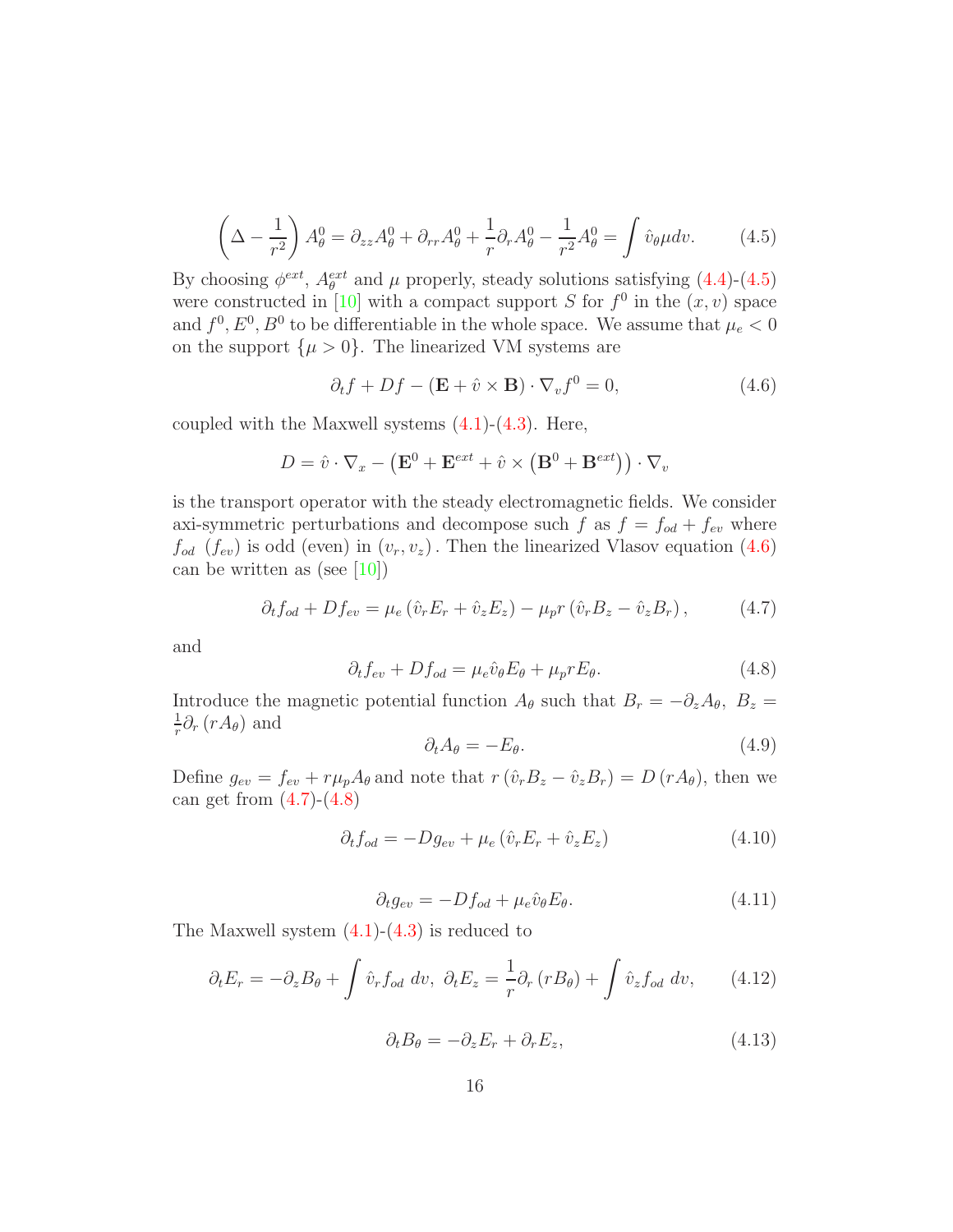<span id="page-16-0"></span>
$$
\partial_t E_{\theta} = \partial_z B_r - \partial_r B_z + \int \hat{v}_{\theta} f_{ev} dv = L_0 A_{\theta} + \int \hat{v}_{\theta} g_{ev} dv, \qquad (4.14)
$$

$$
L_0 = -\partial_{zz} - \partial_{rr} - \frac{1}{r} \partial_r + \frac{1}{r^2} - \int \hat{v}_{\theta} \mu_p dv \ r,
$$

with the constraint

$$
\nabla \cdot \mathbf{E} = \frac{1}{r} \partial_r (r E_r) + \partial_z E_z = -\int g_{ev} dv + \int r \mu_p dv A_\theta.
$$
 (4.15)

Define

$$
X_{od} = \left\{ f \in L^2_{\frac{1}{|\mu e|}} \left( \mathbf{R}^3 \times \mathbf{R}^3 \right) \mid f(r, z, -v_r, v_\theta, -v_z) = -f(r, z, v_r, v_\theta, v_z) \right\}
$$

and

$$
X_{ev} = \left\{ f \in L^2_{\frac{1}{|\mu_e|}}\left( \mathbf{R}^3 \times \mathbf{R}^3 \right) \mid f(r, z, -v_r, v_\theta, -v_z) = f(r, z, v_r, v_\theta, v_z) \right\}.
$$

Let  $V^1$  to be the space of cylindrically symmetric functions  $h(r, z)$  such that

$$
||h||_{V^{1}} = \left(\int \left(\left|\frac{1}{r}\partial_{r}(rh)\right|^{2} + |\partial_{z}h|^{2}\right)dx\right)^{\frac{1}{2}} = \left\|\nabla\left(he^{i\theta}\right)\right\|_{L^{2}(\mathbf{R}^{3})} < \infty,
$$

and  $L_s^2$  be the space of cylindrically symmetric functions in  $L^2(\mathbf{R}^3)$ . Let  $X = X_{ev} \times (L_s^2)^2 \times V^1$  and  $Y = X_{od} \times (L_s^2)^2$ . Define the isometry operator  $A: Y \to Y^*$  by

<span id="page-16-1"></span>
$$
A = \begin{pmatrix} -\frac{1}{\mu_e} & 0\\ 0 & I\\ & & I \end{pmatrix} \tag{4.16}
$$

and  $L: X \rightarrow X^*$  by

<span id="page-16-3"></span>
$$
L = \begin{pmatrix} -\frac{1}{\mu_e} & & & \\ & I & & \\ & & I & \\ & & & L_0 \end{pmatrix} .
$$
 (4.17)

Define  $B: Y^* \supset D(B) \to X$  by

<span id="page-16-2"></span>
$$
B = \begin{pmatrix} \mu_e D & \mu_e \hat{v}_\theta & 0 \\ -\int \hat{v}_r \cdot dv & 0 & -\partial_z \\ -\int \hat{v}_z \cdot dv & 0 & \frac{1}{r} \partial_r (r \cdot) \\ 0 & -I & 0 \end{pmatrix}
$$
(4.18)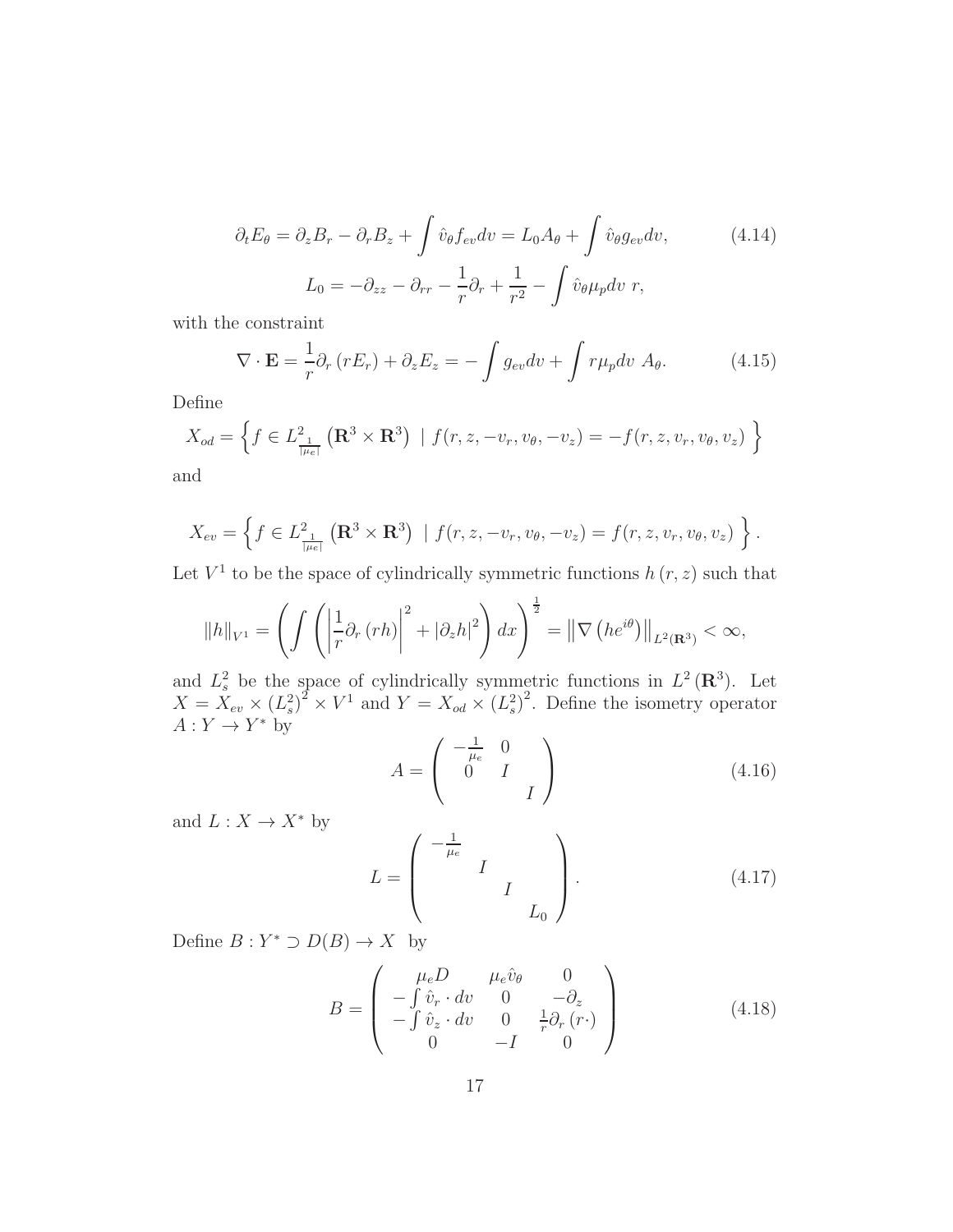and the dual operator  $B': X^* \supset D(B') \to Y$  is

$$
B' = \begin{pmatrix} -\mu_e D & -\mu_e \hat{v}_r & -\mu_e \hat{v}_z & 0 \\ \int \mu_e \hat{v}_\theta \cdot dv & 0 & 0 & -I \\ 0 & \partial_z & -\partial_r & 0 \end{pmatrix}.
$$

Let  $u = (g_{ev}, E_r, E_z, A_\theta) \in X$  and  $v = (f_{od}, E_\theta, B_\theta) \in Y$ , then the linearized 3D relativistic Vlasov-Maxwell system [\(4.9\)](#page-15-4)-[\(4.14\)](#page-16-0) can be written as a separable Hamiltonian form  $(1.1)$  with  $\langle L, A, B \rangle$  defined in  $(4.16)-(4.18)$  $(4.16)-(4.18)$ . We check that the triple  $\langle L, A, B \rangle$  satisfies assumptions (G1-3) in Section [2.](#page-3-0) We note that for any  $u = (g_{ev}, E_r, E_z, A_\theta) \in X$ ,

$$
\langle Lu, u \rangle = \iint \frac{1}{|\mu_e|} |g_{ev}|^2 dv dx + \int |E_r|^2 dx + \int |E_z|^2 dx + \langle L_0 A_\theta, A_\theta \rangle,
$$

where

$$
\langle L_0 A_\theta, A_\theta \rangle = \int \left( \left| \partial_z A_\theta \right|^2 + \left| \frac{1}{r} \partial_r \left( r A_\theta \right) \right|^2 \right) dx - \int \int r \hat{v}_\theta \mu_p \left| A_\theta \right|^2 dx dv.
$$

Note that since  $f^0 = \mu(e, p)$  has compact support in x, v, we have

$$
\left| \int r \hat{v}_{\theta} \mu_p |A_{\theta}|^2 dx dv \right| \lesssim \|A_{\theta}\|_{L^6}^2 \lesssim \left\| \nabla \left( A_{\theta} e^{i\theta} \right) \right\|_{L^2(\mathbf{R}^3)}^2 = \|A_{\theta}\|_{V^1}^2.
$$

Moreover, by Lemma 3.1 of [\[10\]](#page-22-0) and its proof,  $\sigma_{\text{ess}}(L_0) = [0, \infty)$  and  $L_0$  is a relative compact perturbation of

$$
(-\Delta)_{mag} := -\partial_{zz} - \partial_{rr} - \frac{1}{r}\partial_r + \frac{1}{r^2}.
$$

Thus there exists a finite co-dimensional subspace  $V \subset V^1$  such that

$$
\langle L_0 A_{\theta}, A_{\theta} \rangle \ge c_0 \|A_{\theta}\|_{V^1}^2, \quad \forall \quad A_{\theta} \in V,
$$

for some constant  $c_0 > 0$ . This proves assumption (G3) and assumptions  $(G1)-(G2)$  are obvious.

Now we compute  $n^{-}\left(L|_{\overline{R(B)}}\right)$ . As in [\[10\]](#page-22-0), we define the following operators acting on the cylindrically symmetric functions  $h = h(r, z) \in L^2(\mathbb{R}^3)$  by

$$
\mathcal{A}_1^0 h = -\partial_{zz} h - \partial_{rr} h - \frac{1}{r} \partial_r h - \int \mu_e dv h + \int \mu_e \mathcal{P}(h) dv,
$$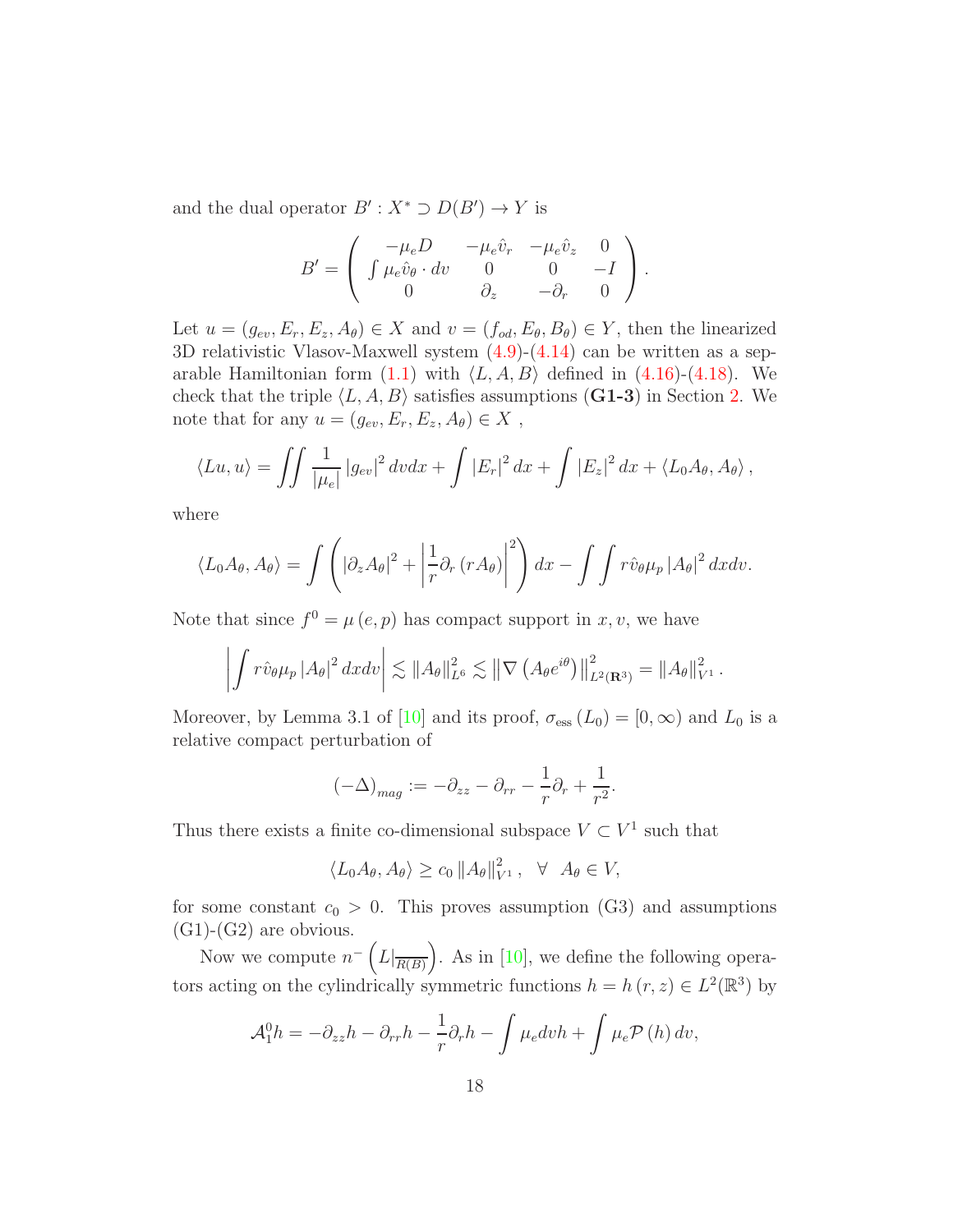$$
\mathcal{A}_2^0 h = -\partial_{zz} h - \partial_{rr} h - \frac{1}{r} \partial_r h + \frac{1}{r^2} h - \int \hat{v}_\theta \mu_p dv \ r h - \int \hat{v}_\theta \mu_e \mathcal{P} \left( \hat{v}_\theta h \right) dv,
$$

$$
\mathcal{B}^0 h = \int \mu_e \mathcal{P} \left( \hat{v}_\theta h \right) dv - \int \hat{v}_\theta \mu_e dv \ h,
$$

<span id="page-18-0"></span>and

$$
\mathcal{L}^{0} = (\mathcal{B}^{0})^{*} (\mathcal{A}_{1}^{0})^{-1} \mathcal{B}^{0} + \mathcal{A}_{2}^{0}, \qquad (4.19)
$$

where  $P$  is the projection operator of  $L^2_{\mu|e|}$  onto ker D. The properties of these operators are studied in Lemma 3.1 of [\[10\]](#page-22-0). As in the  $1\frac{1}{2}$ D case, we have

Lemma 4.1 *For* L, B *defined in [\(4.17\)](#page-16-3) and [\(4.18\)](#page-16-2), we have*

$$
n^{-}\left(L|_{\overline{R(B)}}\right)=n^{-}\left(\mathcal{L}^{0}\right), \dim \ker L|_{\overline{R(B)}}=\dim \ker \mathcal{L}^{0}.
$$

**Proof.** The proof is similar to that of Lemma [3.1.](#page-9-1) For any  $u = (g_{ev}, E_r, E_z, A_\theta) \in$  $R(B) = R(BA)$ , let  $u = BAv$  where  $v = (f_{od}, E_{\theta}, B_{\theta}) \in Y$ . Then

$$
g_{ev} = -Df_{od} + \mu_e \hat{v}_{\theta} E_{\theta}, \quad A_{\theta} = -E_{\theta},
$$
  

$$
E_r = -\partial_z B_{\theta} + \int \hat{v}_r f_{od} dv, \quad E_z = \frac{1}{r} \partial_r (r B_{\theta}) + \int \hat{v}_z f_{od} dv,
$$

and

$$
\langle Lu, u \rangle
$$
  
=  $\iint \frac{1}{|\mu_e|} |Df_{od} - \mu_e \hat{v}_{\theta} E_{\theta}|^2 dx dv - \int r \hat{v}_{\theta} \mu_p |E_{\theta}|^2 dx dv + \int \left( \left| \frac{1}{r} \partial_r (r E_{\theta}) \right|^2 + |\partial_z E_{\theta}|^2 \right) dx$   
+  $\int \left( -\partial_z B_{\theta} + \int \hat{v}_r f_{od} dv \right|^2 + \left| \frac{1}{r} \partial_r (r B_{\theta}) + \int \hat{v}_z f_{od} dv \right|^2 \right) dx$   
:=  $W (f_{od}, E_{\theta}, B_{\theta}).$ 

It was shown in [\[10\]](#page-22-0) that  $W(f_{od}, E_{\theta}, B_{\theta}) \geq (\mathcal{L}^0 E_{\theta}, E_{\theta})$ . Thus  $\langle Lu, u \rangle \geq$  $(\mathcal{L}^0A_{\theta}, A_{\theta})$  for any  $u = (g_{ev}, E_r, E_z, A_{\theta}) \in R(B)$ , which yields  $n^{\leq 0} (L|_{\overline{R(B)}}) \leq$  $n^{\leq 0}$  ( $\mathcal{L}^0$ ) as in the  $1\frac{1}{2}$ D case.

Next, we show  $n^{\leq 0} \left( L \vert_{\overline{R(B)}} \right) \geq n^{\leq 0} \left( \mathcal{L}^0 \right)$ . For any  $A_\theta \in V^1$ , we define

$$
\phi^{A_{\theta}} = -(\mathcal{A}_1^0)^{-1} \mathcal{B}^0 A_{\theta}, \quad f^{A_{\theta}} = r\mu_p A_{\theta} - \mu_e \phi^{A_{\theta}} + \mu_e \mathcal{P}(\hat{v}_{\theta} A_{\theta} + \phi^{A_{\theta}}).
$$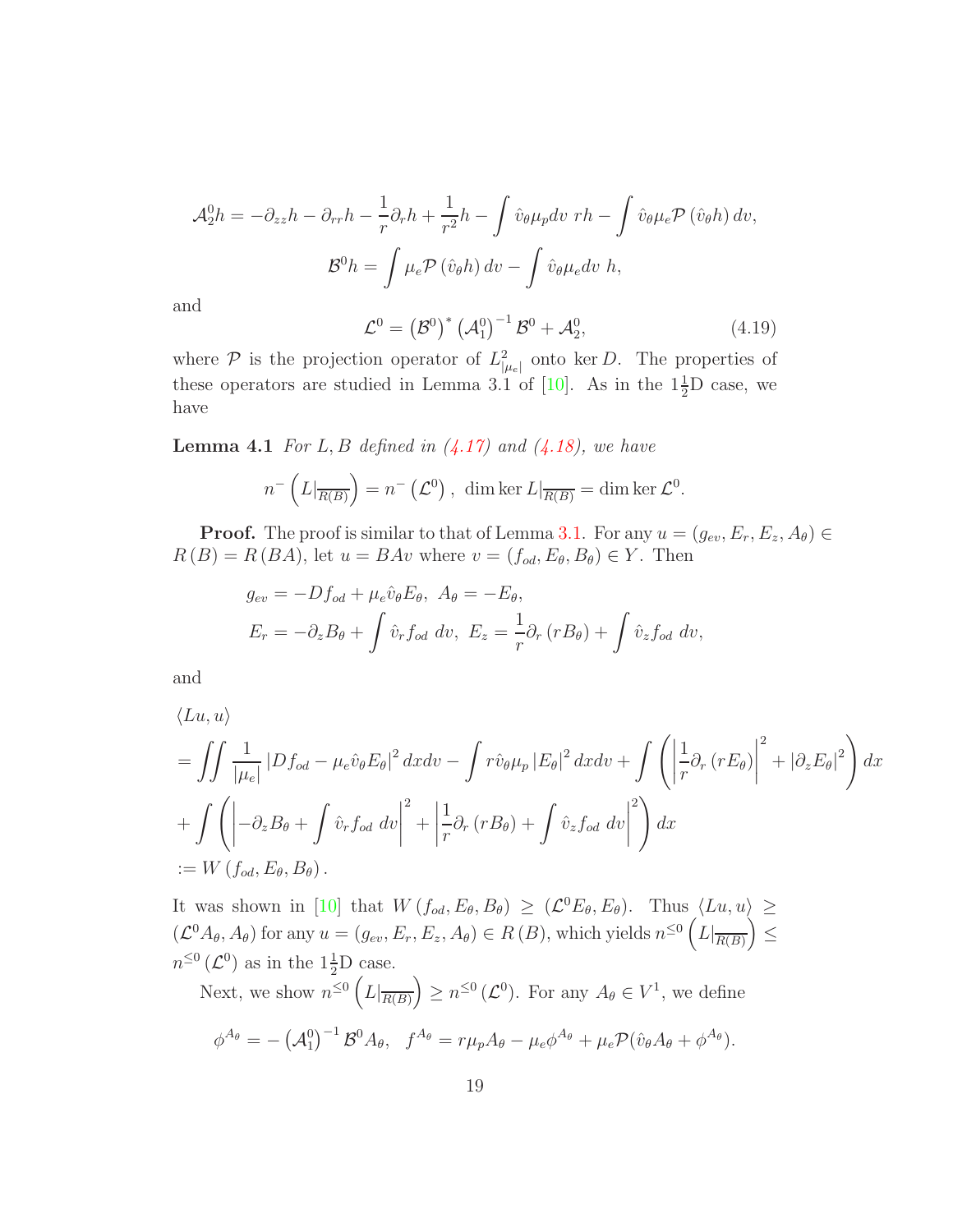By the definition of  $\phi^{A_{\theta}}$ , we have  $\Delta \phi^{A_{\theta}} = \int f^{A_{\theta}} dv$ . Define

<span id="page-19-5"></span>
$$
E_r^{A_\theta} = \partial_r \phi^{A_\theta}, \ E_z^{A_\theta} = \partial_z \phi^{A_\theta}, \ g_{ev}^{A_\theta} = -f^{A_\theta} + r\mu_p A_\theta. \tag{4.20}
$$

Then  $u^{A_{\theta}} = (g_{ev}^{A_{\theta}}, E_{r}^{A_{\theta}}, E_{z}^{A_{\theta}}, A_{\theta}) \in \overline{R(B)}$ . We skip the proof since it is similar to the  $1\frac{1}{2}$ D case. We only point out that the following observation is used. Let  $h \in Dom(D) \cap L^2_{\frac{1}{|\mu_e|}}$ , if  $\Delta \phi = \int Dh dv$  and  $(E_r, 0, E_z) = \nabla \phi$ , then there exists  $B_{\theta} \in L_s^2$  such that

$$
E_r = -\partial_z B_\theta + \int \hat{v}_r h \, dv, \ E_z = -\frac{1}{r} \partial_r (r B_\theta) + \int \hat{v}_z h \, dv,
$$

which is due to

$$
\frac{1}{r}\partial_r\left(r\left(E_r-\int \hat{v}_r h\;dv\right)\right)+\partial_z\left(E_z-\int \hat{v}_zh\;dv\right)=\Delta\phi-\int Dhdv=0.
$$

It is easy to check that  $(\mathcal{L}^0 A_{\theta}, A_{\theta}) = L(u^{A_{\theta}}, u^{A_{\theta}})$ . This shows that  $n^{\leq 0} (L|_{\overline{R(B)}}) \geq$  $n^{\leq 0}(\mathcal{L}^0)$  and consequently  $n^{\leq 0}\left(L|_{\overline{R(B)}}\right)=n^{\leq 0}(\mathcal{L}^0).$ 

<span id="page-19-2"></span>It remains to prove dim ker  $L|_{\overline{R(B)}} = \dim \ker \mathcal{L}^0$ . If  $u = (g_{ev}, E_r, E_z, A_\theta) \in$  $\ker L|_{\overline{R(B)}}, \text{ then } u \in \overline{R(B)} \cap \ker(B'L). \text{ Thus}$ 

<span id="page-19-1"></span>
$$
Dg_{ev} - \mu_e \hat{v}_r E_r - \mu_e \hat{v}_z E_z = 0, \qquad (4.21)
$$

$$
L_0 A_{\theta} + \int \hat{v}_{\theta} g_{ev} dv = 0, \qquad (4.22)
$$

<span id="page-19-3"></span>
$$
\partial_z E_r - \partial_r E_z = 0. \tag{4.23}
$$

<span id="page-19-0"></span>By [\(4.23\)](#page-19-0), there exists a potential function  $\phi(r, z)$  such that  $E_r = \partial_r \phi$  and  $E_z = \partial_z \phi$ . Since  $u \in \overline{R(B)}$ , it follows that

$$
\Delta \phi = \nabla \cdot (E_r, 0, E_z) = -\int (g_{ev} + \mu_e \hat{v}_\theta A_\theta) dv \qquad (4.24)
$$

By  $(4.21)$ ,  $D(g_{ev} - \mu_e \phi) = 0$  which implies  $(I - \mathcal{P}) (g_{ev} - \mu_e \phi) = 0$ . Since  $u \in R(B)$ ,  $\mathcal{P}(g_{ev} + \mu_e \hat{v}_{\theta} A_{\theta}) = 0$ . Thus

<span id="page-19-4"></span>
$$
g_{ev} = \mu_e \phi - \mu_e \mathcal{P} \left( \hat{v}_{\theta} A_{\theta} \right) + \mu_e \mathcal{P} \phi.
$$
 (4.25)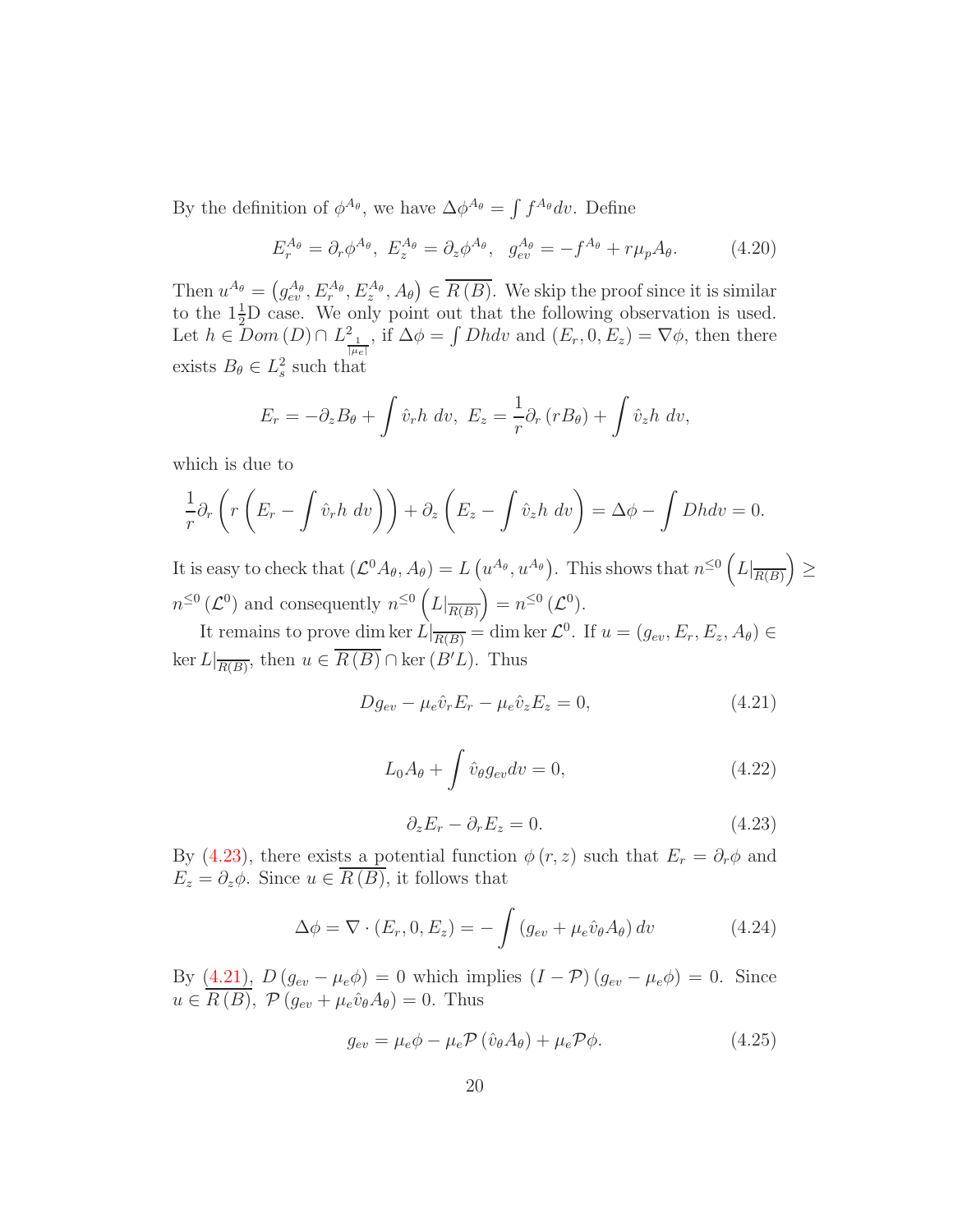Combining [\(4.22\)](#page-19-2), [\(4.24\)](#page-19-3) and [\(4.25\)](#page-19-4), we get  $\mathcal{L}^0 A_\theta = 0$ . On the other hand, if  $\mathcal{L}^0 A_\theta = 0$ , we define  $u^{A_\theta} = (g_{ev}^{A_\theta}, E_r^{A_\theta}, E_z^{A_\theta}, A_\theta) \in \overline{R(B)}$  by [\(4.20\)](#page-19-5). Then reversing the above computation, we have  $u^{A_{\theta}} \in \text{ker}\left(L\vert_{\overline{R(B)}}\right)$ . This shows that dim ker  $L|_{\overline{R(B)}} = \dim \ker \mathcal{L}^0$ .

Let  $g = f + r\mu_p A_\theta$ , which satisfies

$$
g_t = -Dg + \mu_e \left( \hat{v}_r E_r + \hat{v}_z E_z + \hat{v}_\theta E_\theta \right).
$$

Then we can study the equivalent linearized Vlasov-Maxwell system for  $(g, A_{\theta}, B_{\theta}, E_{\theta}, E_r, E_z)$ , where  $(A_{\theta}, E_r, E_z, E_{\theta}, B_{\theta})$  satisfy

$$
\partial_t A_\theta = -E_\theta, \quad \partial_t B_\theta = -\partial_z E_r + \partial_r E_z, \quad \partial_t E_\theta = L_0 A_\theta + \int \hat{v}_{\theta} g \, dv
$$

$$
\partial_t E_r = -\partial_z B_\theta + \int \hat{v}_r g \, dv, \quad \partial_t E_z = \frac{1}{r} \partial_r (r B_\theta) + \int \hat{v}_z g \, dv,
$$

with the constraint

<span id="page-20-0"></span>
$$
\frac{1}{r}\partial_r (rE_r) + \partial_z E_z = -\int g dv + \int r\mu_p dv A_\theta.
$$
\n(4.26)

As in the  $1\frac{1}{2}D$  case (Remark [3.1\)](#page-12-0), the constraint [\(4.26\)](#page-20-0) is automatically satisfied on the eigenspaces of nonzero eigenvalues.

Theorem 4.1 *Consider the linearized relativistic Vlasov-Maxwell system for*  $(g, A_{\theta}, B_{\theta}, E_{\theta}, E_r, E_z)$ *, with axi-symmetric initial data in the space* 

$$
Z = L_{\frac{1}{|\mu e|}}^2 (\mathbf{R}^3 \times \mathbf{R}^3) \times V^1 \times (L_s^2 (\mathbf{R}^3))^4
$$

*satisfying the constraint [\(4.26\)](#page-20-0).Then*

*i) The solution mapping is strongly continuous in the space* Z *and there exists a decomposition*

$$
\mathbf{Z} = E^u \oplus E^c \oplus E^s,
$$

of closed subspaces  $E^{u,s,c}$  with the following properties:

*i)*  $E^c, E^u, E^s$  are invariant under the linearized RVM system.

*ii*)  $E^u(E^s)$  only consists of eigenvectors corresponding to negative (posi*tive) eigenvalues of the linearized system and*

$$
\dim E^u = \dim E^s = n^-\left(\mathcal{L}^0\right),
$$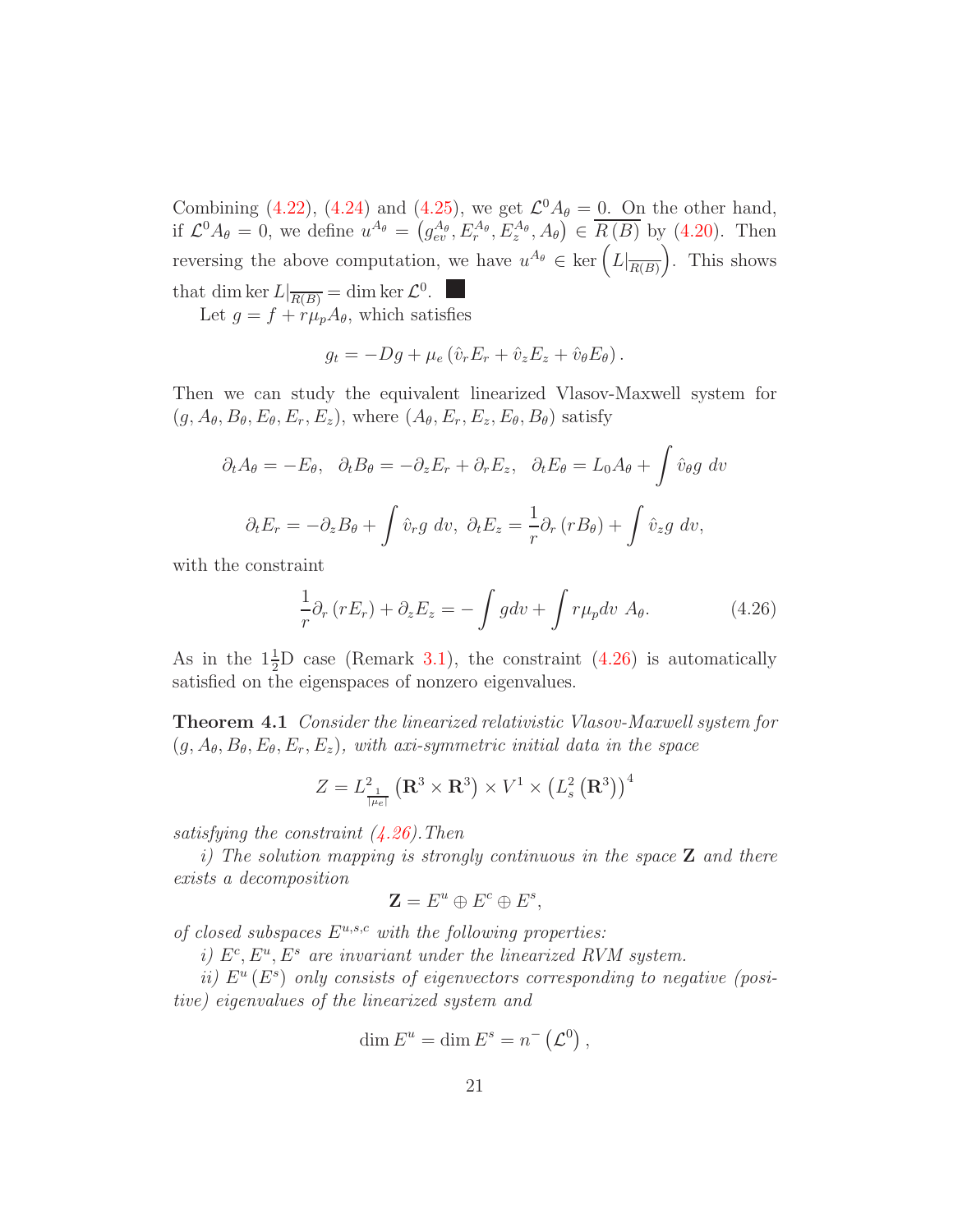where  $\mathcal{L}^0$  is defined in [\(4.19\)](#page-18-0). In particular,  $\mathcal{L}^0 \geq 0$  implies spectral stability. *iii) The exponential trichotomy is true in the space* Z *in the sense of*  $(2.3)$ <sup>2</sup> $(2.5)$ *. Moreover, if* ker  $\mathcal{L} = \{0\}$ *, then Liapunov stability is true under the norm*  $\|\|_Z$  *on the center space*  $E^c$ *.* 

By assuming  $\int \frac{|\mu_p|^2}{|\mu_p|}$  $\frac{\mu_{p|}}{|\mu_{e}|}dv < \infty$ , above Theorem implies the exponential trichotomy for the original linearized RVM system  $(3.5), (3.7)$  $(3.5), (3.7)$ - $(3.9)$  for  $(f, \mathbf{E}, \mathbf{B})$  in the norm  $||f||_{L^2_{\frac{1}{||\mu_e||}}}$  $+\|\mathbf{E}\|_{L^2}+\|\mathbf{B}\|_{L^2}$ , where  $\mathbf{E} = (E_r, E_\theta, E_z)$ ,  $\mathbf{B} = (B_r, B_\theta, B_z)$ .

# Acknowledgement

This paper is dedicated to the memory of Robert Glassey. This work is supported partly by the NSF grant DMS-2007457.

# <span id="page-21-3"></span>References

- [1] Ben-Artzi, Jonathan; Holding, Thomas *Instabilities of the relativistic Vlasov-Maxwell system on unbounded domains.* SIAM J. Math. Anal. 49 (2017), no. 5, 4024–4063.
- <span id="page-21-4"></span>[2] Ben-Artzi, Jonathan *Instabilities in kinetic theory and their relationship to the ergodic theorem.* Complex analysis and dynamical systems VI. Part 1, 25–39, Contemp. Math., 653, Israel Math. Conf. Proc., Amer. Math. Soc., Providence, RI, 2015.
- [3] Ben-Artzi, Jonathan, *Instability of nonmonotone magnetic equilibria of the relativistic Vlasov-Maxwell system.* Nonlinearity 24 (2011), no. 12, 3353–3389.
- <span id="page-21-2"></span>[4] Ben-Artzi, Jonathan *Instability of nonsymmetric nonmonotone equilibria of the Vlasov-Maxwell system.* J. Math. Phys. 52 (2011), no. 12, 123703, 21 pp.
- <span id="page-21-0"></span>[5] Guo, Yan and Strauss, Walter, *Magnetically created instability in a collisionless plasma,* J. Math. Pures. Appl., 79, no. 10, 975-1009 (2000).
- <span id="page-21-1"></span>[6] Guo, Yan; Lin, Zhiwu, *Unstable and stable galaxy models.* Comm. Math. Phys. 279 (2008), no. 3, 789–813